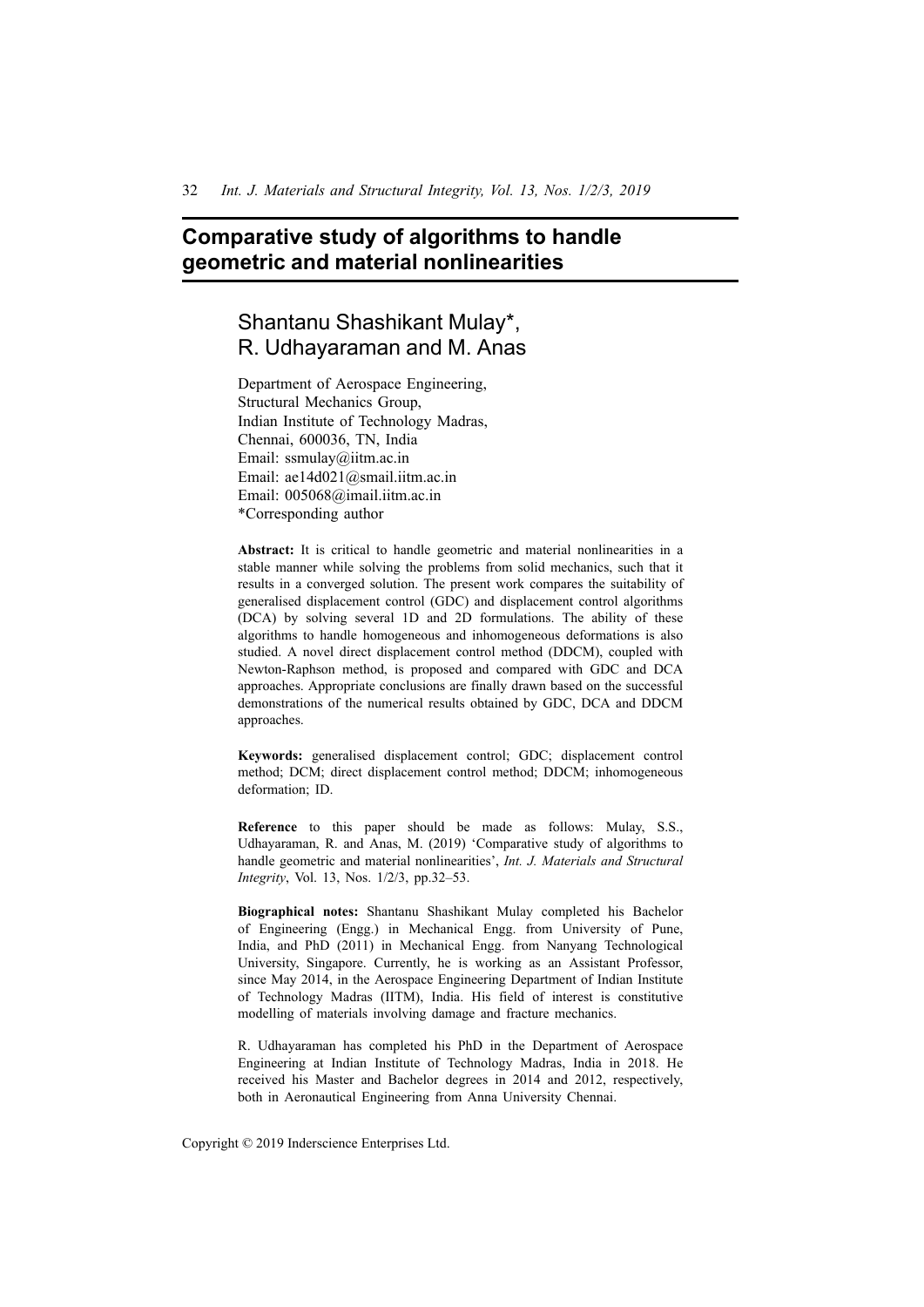M. Anas completed his Masters in Aerospace Structures from IIT Bombay (IITB) after completing his graduation from University of Calicut in the field of Mechanical engineering. He is currently working as a Project Officer in IITM under the guidance of Dr. Shantanu S. Mulay exploring the field of damage mechanics.

This paper is a revised and expanded version of a paper entitled 'Comparative study of algorithms to handle geometric and material nonlinearities' presented at the 3rd Indian conference on Applied Mechanics, Motilal Nehru National Institute of Technology Allahabad, India, 5–7 July.

#### **1 Introduction**

It is important to correctly handle nonlinear (geometric and material) governing equations while solving the problems from solid mechanics. The material nonlinearity occurs due to the nonlinear relation between stress ( $\sigma$ ) and strain ( $\epsilon$ ), and geometric nonlinearity occurs due to nonlinear relation between strain and displacements (Crisfield, 1997; Wang et al., 2014). Several algorithms are proposed in the open literature, that deal with a specific type of nonlinearity, but they fail at either snap-through or snap-back behaviour (Clarke and Hancock, 1990). As actual behaviour of material is unknown, it is thus important to handle both types of nonlinearities. Not many papers, as per the open literature, have presented comparative studies with algorithms presented in a ready-to-use manner, except return mapping algorithms (Taqieddin and Voyiadjis, 2009; Huang and Griffiths, 2009). The present work is motivated precisely to fill this gap in the open literature. The generalised displacement control method (GDCM) and displacement control method (DCM) are two of the most used methods in nonlinear finite element (FE) method (Yang et al., 2007; Yaw, 2009), which are used in the present work. It is also necessary to explicitly impose displacement constraint (nonhomogeneous) while solving nonlinear problems. There are several methods already proposed in the open literature that deal with displacement increment algorithms, but most of them are either too difficult to implement, or they implicitly impose displacement increment considering external pseudo force vector (Batoz and Dhatt, 1979; Yang et al., 2007). The proposed direct displacement control method (DDCM) is developed in the present work to explicitly impose the displacement increment without recourse to any pseudo force vector.

Batoz and Dhatt (1979) proposed incremental displacement algorithm for nonlinear problems involving primarily mixed boundary conditions. They suggested to compute two solutions corresponding to residual vector as well as load increment. The load ratio  $\lambda$  is then computed based on known displacement constraint value at a specific node (Batoz and Dhatt, 1979). The displacement increment in their algorithm is also not explicitly imposed. The proposed DDCM algorithm is different from the algorithm presented by Batoz and Dhatt (1979). Firstly, the prescribed displacement is explicitly imposed in the DDCM algorithm, which is not the case in Batoz and Dhatt (1979). Secondly, the mixed boundary condition is differently imposed in DDCM algorithm, as explained in Subsection 4.1, as compared with Batoz and Dhatt (1979).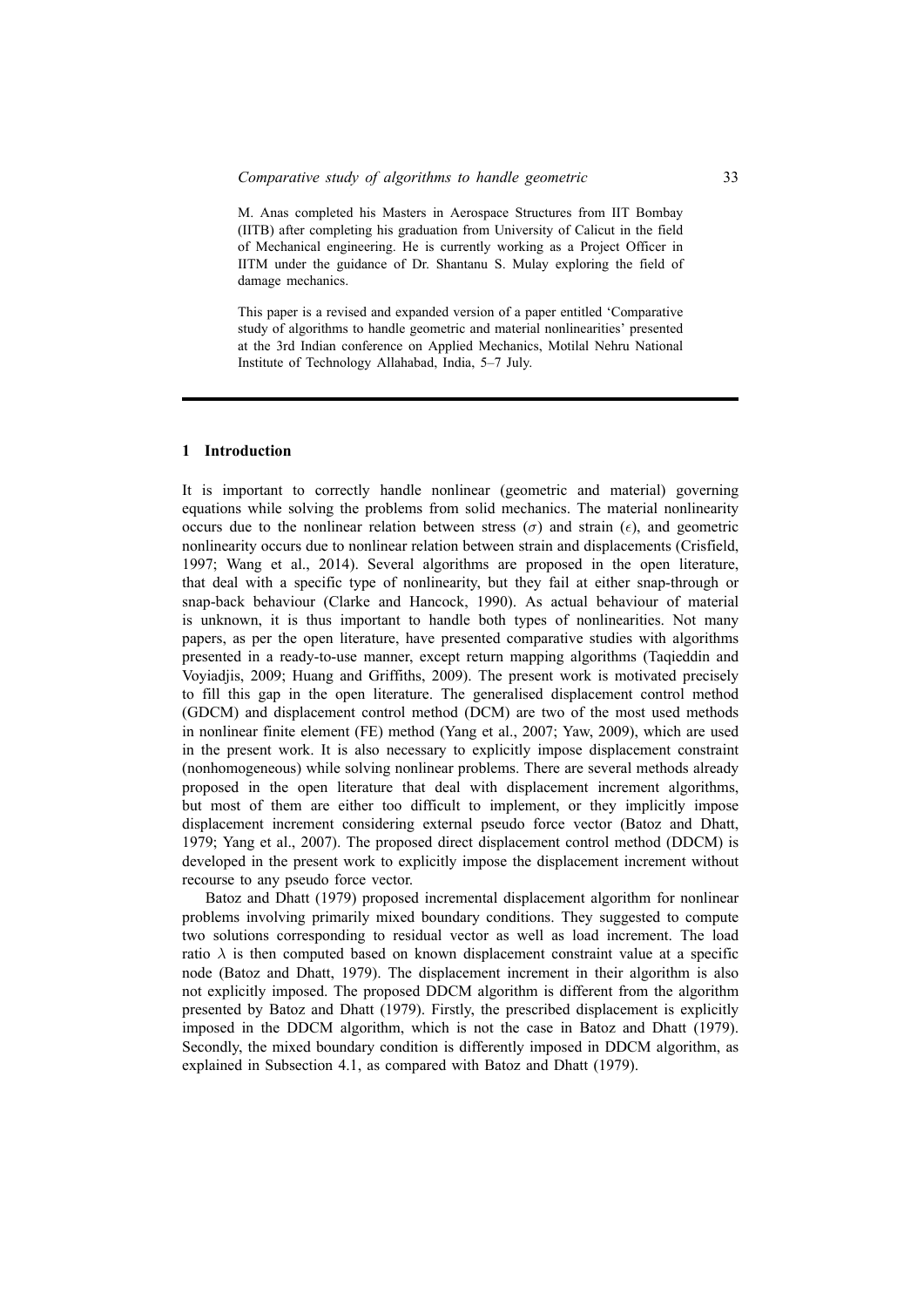The objective of the present work is to perform numerical tests by GDCM and DCM approaches solving several 1D and 2D problems containing different types of nonlinearities. The applicability of these approaches is tested for homogeneous (HD) as well as inhomogeneous deformations (ID) cases. In order to enable explicit imposition of prescribed displacement boundary conditions (DBC), DDCM approach coupled with Newton-Raphson (NR) algorithm is finally proposed and compared against GDCM and DCM approaches, especially while solving ID cases. The primary contributions of the present work thus include the development of DDCM approach, as explained in Subsection 4.1, its applicability while solving several 1D and 2D nonlinear problems, as well as its comparison against GDCM and DCM approaches. Thus, the primary *motivation* of the present work is to enable an explicit imposition of DBCs while modelling linear/nonlinear problems from solid mechanics *without* recourse to any pseudo force vector.

The paper is organised as follows. In Section 2, GDCM approach is described with its algorithm and implementation details. The GDCM approach is then implemented to solve 2D truss and 1D bar axial deformation problems. In Section 3, DCM approach is described with its algorithm and implementation details. The DCM approach is also implemented to solve several nonlinear problems. In Section 4, DDCM approach is described by its algorithm and implementation details. The applicability of DDCM approach is then successfully demonstrated solving several nonlinear problems using HD and ID cases. The appropriate conclusions are then finally drawn in Section 5.

#### **2 Generalised displacement control method**

The GDCM is described and implemented in this section while solving 2D co-rotational truss (Yaw, 2009) and 1D bar axial deformation problems (Burnett, 1987). The details of the 2D co-rotational truss formulations can be referred in Yaw (2009).

In general, an external load  $\{F^{ext}\}=P$  is applied on a structure in an incremental manner and the corresponding incremental displacement is computed such that internal incremental force exactly balances external incremental force (equilibrium). If an external load increment dP is kept constant, a parameter  $\lambda$  called load ratio can be defined that gives  $dP = \lambda P$ . An equilibrium of system is then given as

$$
R(u) = F^{ext} - F^{int}(u) = \lambda P - F^{int}(u) = dP - F^{int}(u) = 0
$$
\n(1)

where  $R(u)$  and u are residual and nodal displacement vectors, respectively. The load increment is thus controlled by the value of  $\lambda$ , and the vector  $\{R\}$  is not equal to zero due to nonlinear governing equations. Thus, the predicted values of  $\{u\}$  have to be *iteratively corrected* such that  $\{R\}$  approaches zero. A pre-defined load increment  $\Delta \lambda$  thus results in converged displacement increment  $\Delta u$ , such that  $(\lambda + \Delta \lambda, u + \Delta \lambda)$  $\Delta u$ ) becomes a new solution point resulting in  $\{R(u)\}=0$ . Equation (1) has to be continuously satisfied at each load ratio increment till a desired value of external force is reached. Both  $(\Delta \lambda, \Delta u)$  are treated as variables in the GDCM approach (Clarke and Hancock, 1990; Yang et al., 2007) while satisfying equation (1) (unlike in NR method, where  $\Delta \lambda$  is fixed). The GDCM algorithm is implemented to solve 2D co-rotational truss problem as follows.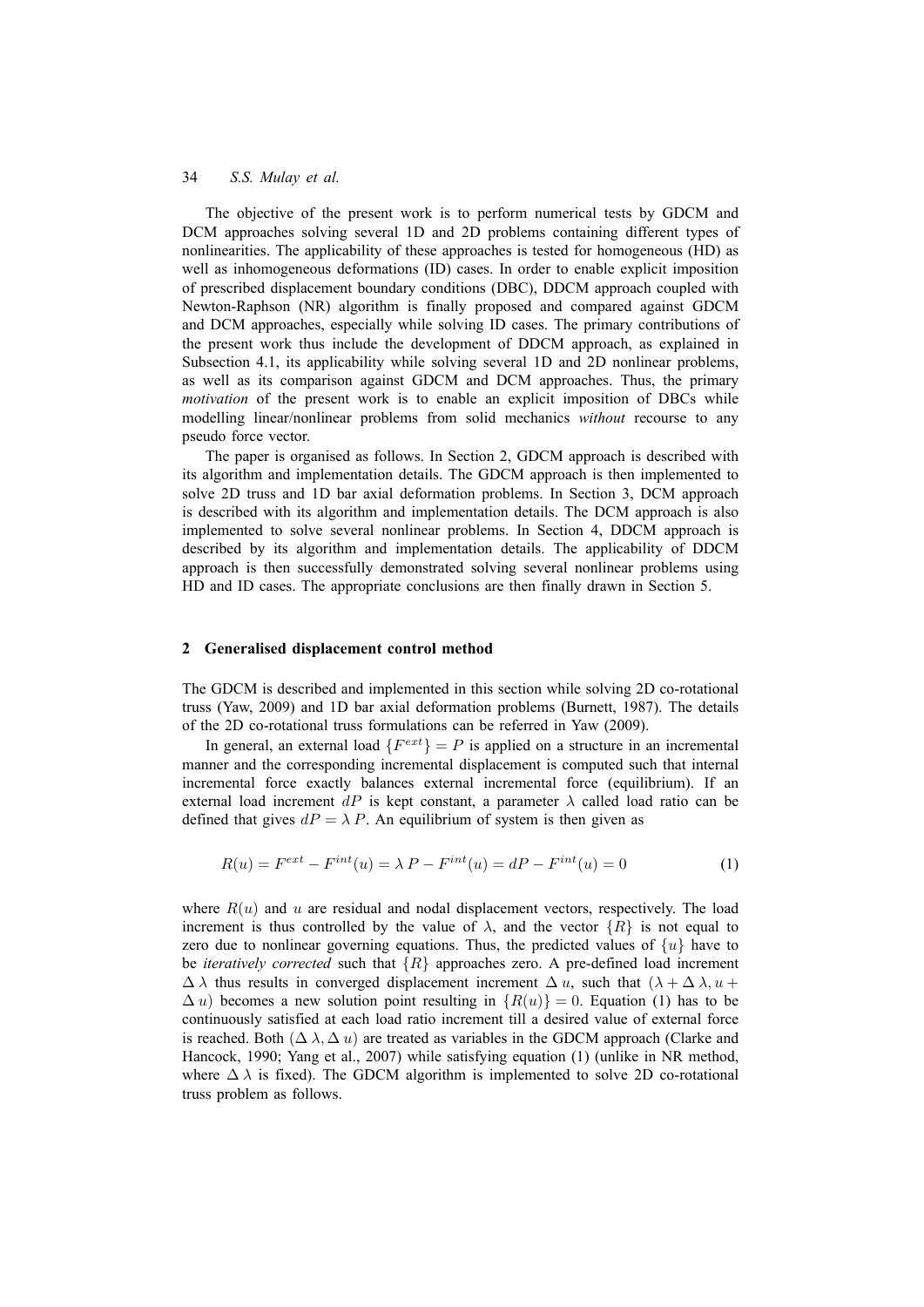#### *2.1 GDCM algorithm*

Initialise the arrays as

$$
\{u_0^1\}_{n\times 1} = \{0\}, \left\{(F^{int})_0^1\right\}_{n\times 1} = \{0\}, \left\{R_0^1\right\}_{n\times 1} = \{0\}_{n\times 1},
$$
  

$$
\left\{N_0^1\right\}_{N\times 1} = \{0\}\}
$$
 (2)

where n and N are total number of nodes and bars, respectively, in a given truss configuration, and  $\{N\}$  is an array of axial forces (internal) within all bars. The superscript and subscript in equation (2) represent outer increment and inner iteration count, respectively, where an outer increment implies a new equilibrium point on a load-displacement plot, where as inner iteration implies correction iteration within a specific outer increment. Let  $\lambda_1^1$  be a pre-defined load increment parameter for the first incremental step and let  $\{\hat{P}\}\$ be a pre-defined external reference force. Compute the initial values of inclination angles (sin and cos) and lengths of all bars within a given truss configuration (Yaw, 2009) and initialise the following algorithm with  $i = 1$  and  $j=1$ .

- 1 Build global stiffness matrix  $[\mathbf{K}\{u_{j-1}^i\}]_{global}$ , impose constrained boundary conditions where ever a specific degree of freedom (DOF) is fixed to get  $[\mathbf{K}\{u_{j-1}^i\}]_{n \times n} = [\mathbf{K}]_{j-1}^i$ .
- 2 Compute incremental displacement  $\{\Delta \hat{u}_j^i\}$  caused by reference load as  $[\mathbf{K}]_{j-1}^i \ \{\Delta \hat{u}_j^i\} = \{\hat{P}\}\$ . The direction of incremental displacement is important here rather than its magnitude. Compute incremental displacement  $\{\Delta \overline{u}_j^i\}$  caused by residual unbalanced force as  $[\mathbf{K}]_{j-1}^i \{ \Delta \overline{u}_j^i \} = \{ R_{j-1}^i \}.$
- 3 Load factor  $\lambda_j^i$  is computed from constraint condition. For  $i > 1$  and  $j = 1$ , factor  $\lambda_1^i$  is computed as

$$
\lambda_1^i = \lambda_1^1 |\text{GSP}|^{\frac{1}{2}}, \text{ where } \text{GSP} = \frac{\left\{\Delta \hat{u}_1^1\right\}^T \left\{\Delta \hat{u}_1^1\right\}}{\left\{\Delta \hat{u}_1^{i-1}\right\}^T \left\{\Delta \hat{u}_1^i\right\}} \tag{3}
$$

where GSP is generalised stiffness parameter accounting for variation in structural stiffness while computing load increments. GSP = 1 for  $i = 1$ .  $\lambda_1^i$  has same sign as  $\lambda_1^{i-1}$  initially, if the computed value of GSP is -ve, multiply  $\lambda_1^i$  by -1 to reverse the loading direction. When  $i \ge 1$  and  $j \ge 2$ , the  $\lambda_j^i$  is computed as

$$
\lambda_j^i = -\frac{\left\{\Delta \hat{u}_1^{i-1}\right\}^T \left\{\Delta \overline{u}_j^i\right\}}{\left\{\Delta \hat{u}_1^{i-1}\right\}^T \left\{\Delta \hat{u}_j^i\right\}}
$$
\n(4)

where  $\{\Delta \hat{u}_1^{i-1}\}\$  is an incremental displacement generated due to reference load  $\{\hat{P}\}\$  during first inner iteration of  $(i-1)$ <sup>th</sup> incremental step, and  $\{\Delta \hat{u}_j^i\}$  and  $\{\Delta \overline{u}_j^i\}$  are incremental displacements generated by reference load and residual unbalanced forces, respectively, during  $j<sup>th</sup>$  inner iteration of  $i<sup>th</sup>$  outer incremental step. Note here that  $\{\Delta \hat{u}_1^0\} = \{\Delta \hat{u}_1^1\}$  is considered while applying equation (4)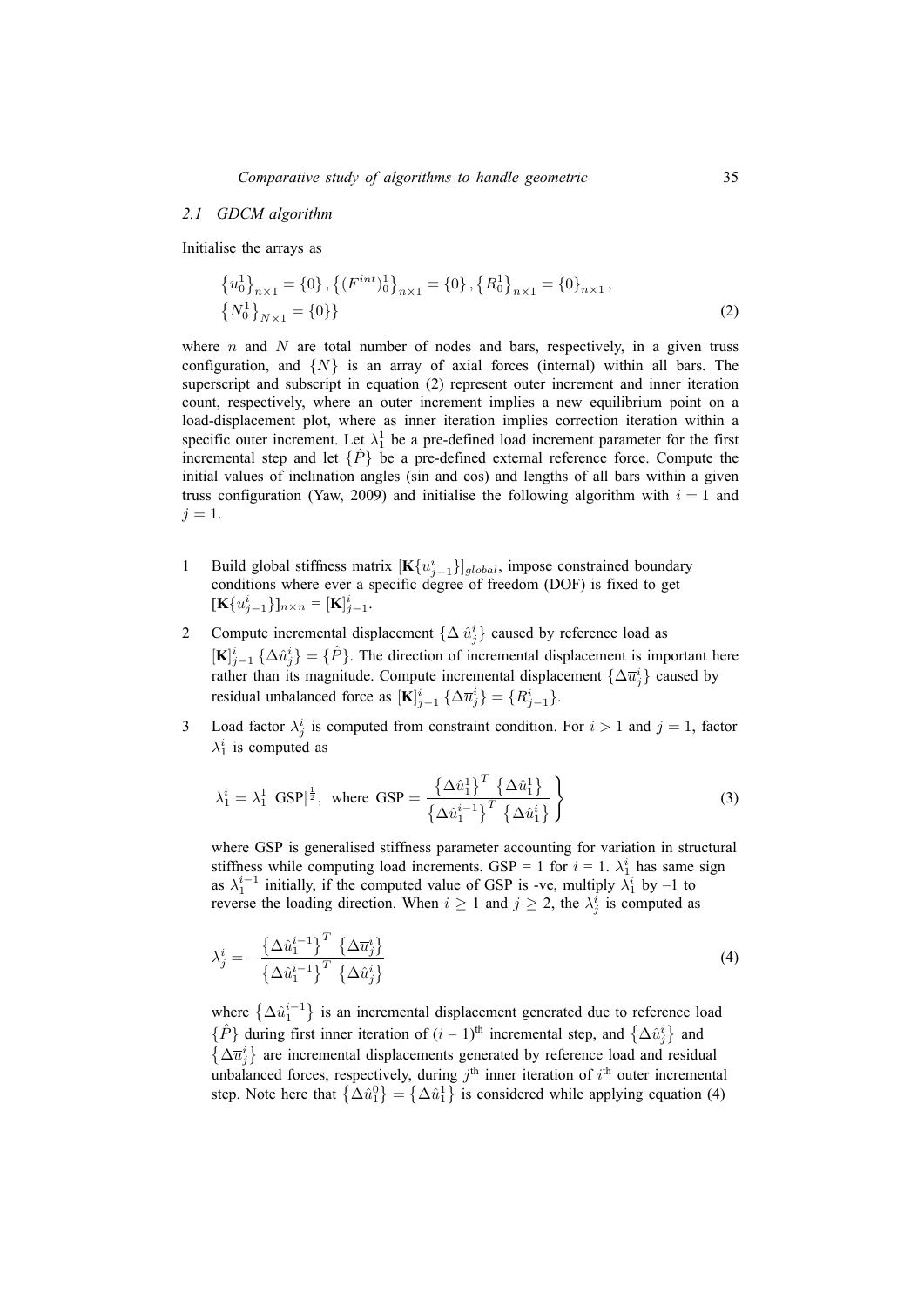for  $i = 1$  and  $j \ge 2$ . It is also noted that  $\{\Delta \overline{u}_1^i\} = \{0\}$  will always be true as an equilibrium is already achieved in a previous incremental step such that  $\{R_0^i\}$ should always be equal to zero. Update displacement vectors as

$$
\{\Delta u_j^i\} = \lambda_j^i \{\Delta \hat{u}_j^i\} + \{\Delta \overline{u}_j^i\}, \{u_j^i\} = \{u_{j-1}^i\} + \{\Delta u_j^i\}
$$
 (5)

4 Compute current nodal coordinates, length and inclination of bars, and current  $\{N\}$  and  $\{(F^{int})^i_j\}$  (Yaw, 2009). Extract the internal force values at the nodes where external load is being applied. Compute an external load and unbalanced force as

$$
\{(F^{ext})_j^i\} = \{(F^{ext})_{j-1}^i\} + \lambda_j^i \{\hat{P}\}, \{R_j^i\} = \{(F^{ext})_j^i\} - \{(F^{int})_j^i\}
$$
 (6)

Figure 1 (a) One bar truss (b) Three bar truss configurations



- 5 Compute ratio of second norm of residual and external force (supposedly applied), compare it with a predefined tolerance value as  $\mathit{ratio} = (\| \{R^i_j\} \|_2) / (\| \{ (F^{ext})^i_j\} \|_2)$  and test if  $\mathit{ratio} \leq \mathit{tolerance}$ 
	- a If ratio > tolerance, go to step 1 with  $j = j + 1$ .
	- b If ratio  $\leq$  tolerance, store all values (to be used for next  $j = 1$  iteration as an initialisation) with  $i = i + 1$  as

$$
\begin{aligned}\n[\mathbf{K}_0^i] &= [\mathbf{K}_{conv}^{i-1}], \{R_0^i\} = \{R_{conv}^{i-1}\}, \{(F^{int})_0^i\} = \{(F^{int})_{conv}^{i-1}\} \\
\{u_0^i\} &= \{u_{conv}^{i-1}\}, \{(F^{ext})_0^i\} = \{(F^{ext})_{conv}^{i-1}\}\n\end{aligned}\n\tag{7}
$$

where  $conv$  is an inner iteration count  $j$  when convergence is reached. Update all truss variables, as in step 4, and go to step 1 with this new *initialisation data*.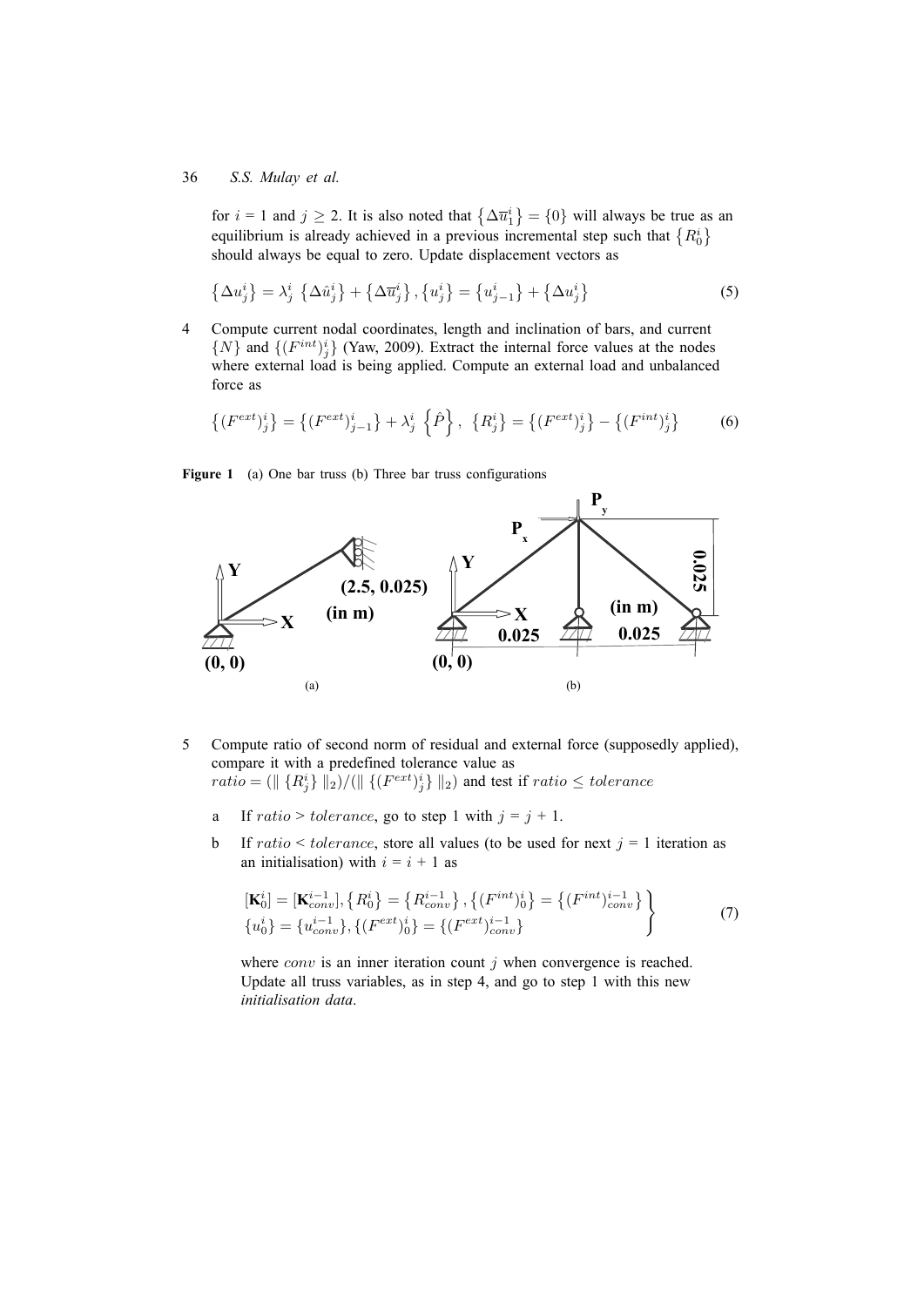| Variable        | Input value         | Variable                   | Input value                             |
|-----------------|---------------------|----------------------------|-----------------------------------------|
| Iterations      | 30                  | Iterations                 | 50                                      |
| $\hat{P}_4$ (N) | $-2$                | $\hat{P}_7, \hat{P}_8$ (N) | $3.45 \times 10^3$ , $-6.9 \times 10^3$ |
| $\lambda_1^1$   | 0.75                | $\lambda_1^1$              | 0.75                                    |
| Tolerance       | $1 \times 10^{-15}$ | Tolerance                  | $5 \times 10^{-14}$                     |
|                 | (a)                 |                            | (b)                                     |

**Table 1** Input data for truss shown in, (a) Figure 1(a) (b) Figure 1(b) solved by GDCM

### *2.2 Implementation and results of GDCM algorithm*

The GDCM algorithm, as explained in Subsection 2.1, is implemented to solve a truss problem as shown in Figure 1(a) with input data as given in Table 1(b). The load-displacement plot is shown in Figures 2(a) and 2(b), and it can be seen that an analytical solution is captured by GDCM approach.

Figure 2 2D co-rotational truss solution by GDCM approach, (a) snap through (b) snap back behaviour, 2D truss configuration as shown in Figure 1(b) solved by GDCM with inputs as (c)  $(P_x)_4 = 4 \times 10^3$ ,  $(P_y)_4 = -8 \times 10^3$ , and  $\lambda_1^1 = 0.75$ (d)  $(P_x)_4 = 6 \times 10^3$ ,  $(P_y)_4 = -12 \times 10^3$ , and  $\lambda_1^1 = 0.75$ 

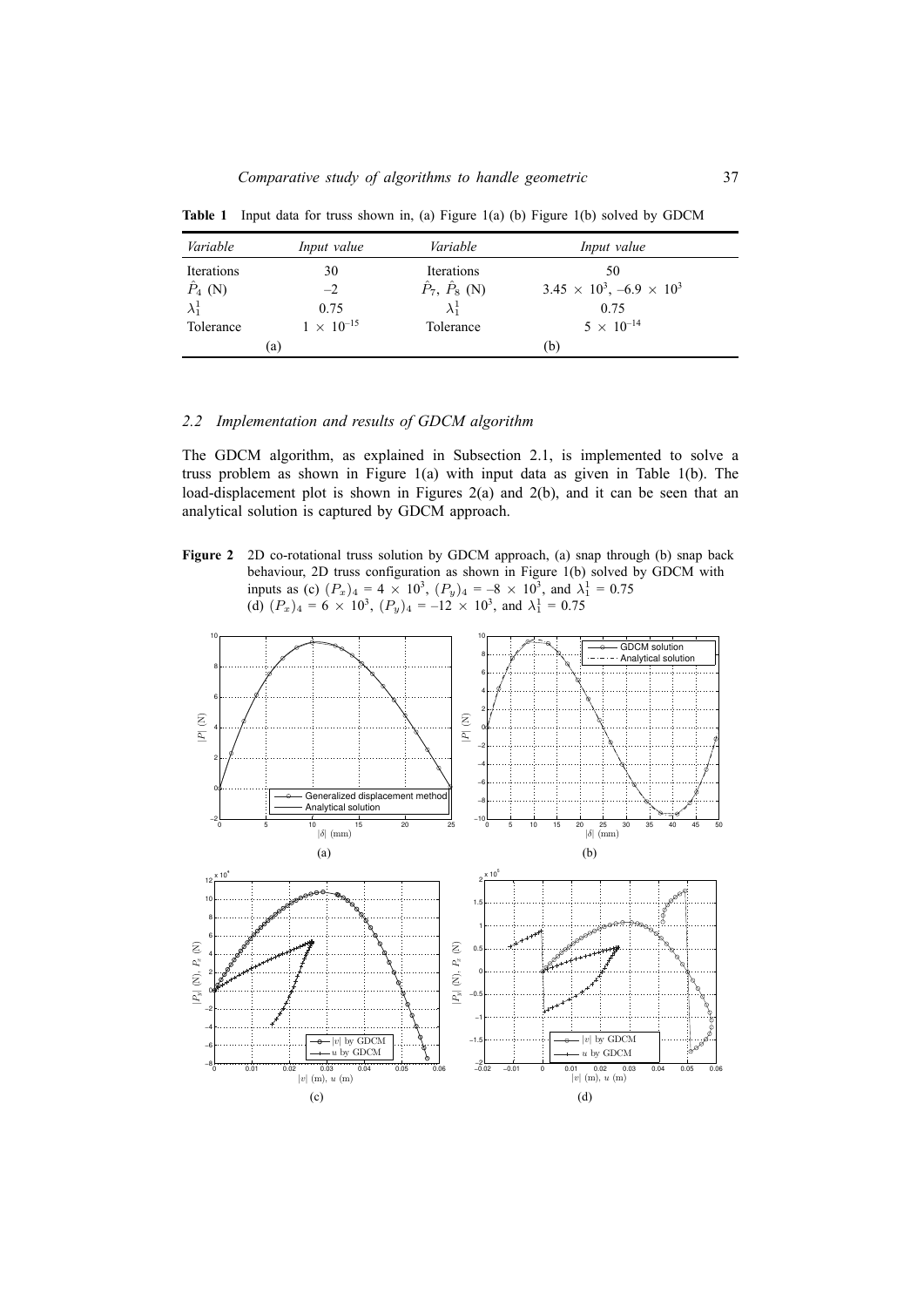The GDCM approach is also applied to solve a truss configuration as shown in Figure 1(b) with input data as given in Table 1(a). In this problem,  $P_x$  and  $P_y$  are continuously applied at node 4. The internal force vs displacement results at node 4 (where  $P_x$  and  $P_y$  are applied), with two different sets of input values, are as shown in Figures 2(c) and 2(d). It can be seen in Figure 2(c) that, till  $v_4 = 0.03$  m value is reached,  $u_4$  value increases, and then start decreasing, which imply that the bars were physically expanding in length till  $v_4 = 0.03$  m. Once  $v_4 = 0.05$  m is reached,  $u_4 = 0$  m is reached.

**Table 2** Input data for 1D bar problem solved by GDCM using  $E = E_T$ , (a) homogeneous deformation (b) ID

| Variable          | Input value         | Variable          | Input value         |
|-------------------|---------------------|-------------------|---------------------|
| Iterations        | 75                  | Iterations        | 75                  |
| $(F^{ext})_4$ (N) | 4.09471             | $(F^{ext})_4$ (N) | 4.09471             |
| $\lambda_1^1$     | 0.0489              | $\lambda_1^1$     | 0.0489              |
| Inner iterations  | 2,000               | Inner iterations  | 2,000               |
| Tolerance         | $1 \times 10^{-14}$ | Tolerance         | $7 \times 10^{-15}$ |
| (a)               |                     | (b)               |                     |

GDCM approach is used to solve material nonlinearity. Consider 1D bar with response as

$$
\sigma = \begin{cases} 10 \epsilon & \epsilon \le \epsilon_i \\ 10 \left[ \epsilon - (\epsilon - \epsilon_i)^2 \right] \epsilon_i \le \epsilon < \epsilon_m \\ 0 & \epsilon \ge \epsilon_m \end{cases} \tag{8}
$$

It can be seen that material behave in linear elastic manner till strain  $\epsilon_i$  is reached. It behaves in a nonlinear manner from  $\epsilon_i$  to  $\epsilon_m$ , and stress becomes zero when  $\epsilon > \epsilon_m$ . The tangent and secant modulii,  $E_T = (\partial \sigma / \partial \epsilon)$  and  $K_s = (\sigma / \epsilon)$ , respectively, are defined as

$$
E_T = \begin{cases} 10 & \epsilon \le \epsilon_i \\ 10 [1 - 2 (\epsilon - \epsilon_i)] \epsilon_i \le \epsilon < \epsilon_m, \\ 0 & \epsilon \ge \epsilon_m \end{cases}
$$

$$
K_s = \begin{cases} 10 & \epsilon \le \epsilon_i \\ 10 [1 - \epsilon (1 - \frac{\epsilon_i}{\epsilon})^2] \epsilon_i \le \epsilon < \epsilon_m \\ 0 & \epsilon \ge \epsilon_m \end{cases}
$$
(9)

One should be able to use either  $E_T$  or  $K_s$  while defining Young's modulus E in FE stiffness matrix computation (Crisfield, 1997). In the HD, constitutive response of each FE is same as defined in equation (9). A weak portion of bar is assumed to be already known (second element) in ID case, where damage is occuring, and only this weak element follows equation (9), and other elements always follow equation (9)<sub>1</sub>, till  $\epsilon_m$  is reached. Once  $\epsilon$  within element increases beyond elastic limit, E value in the stiffness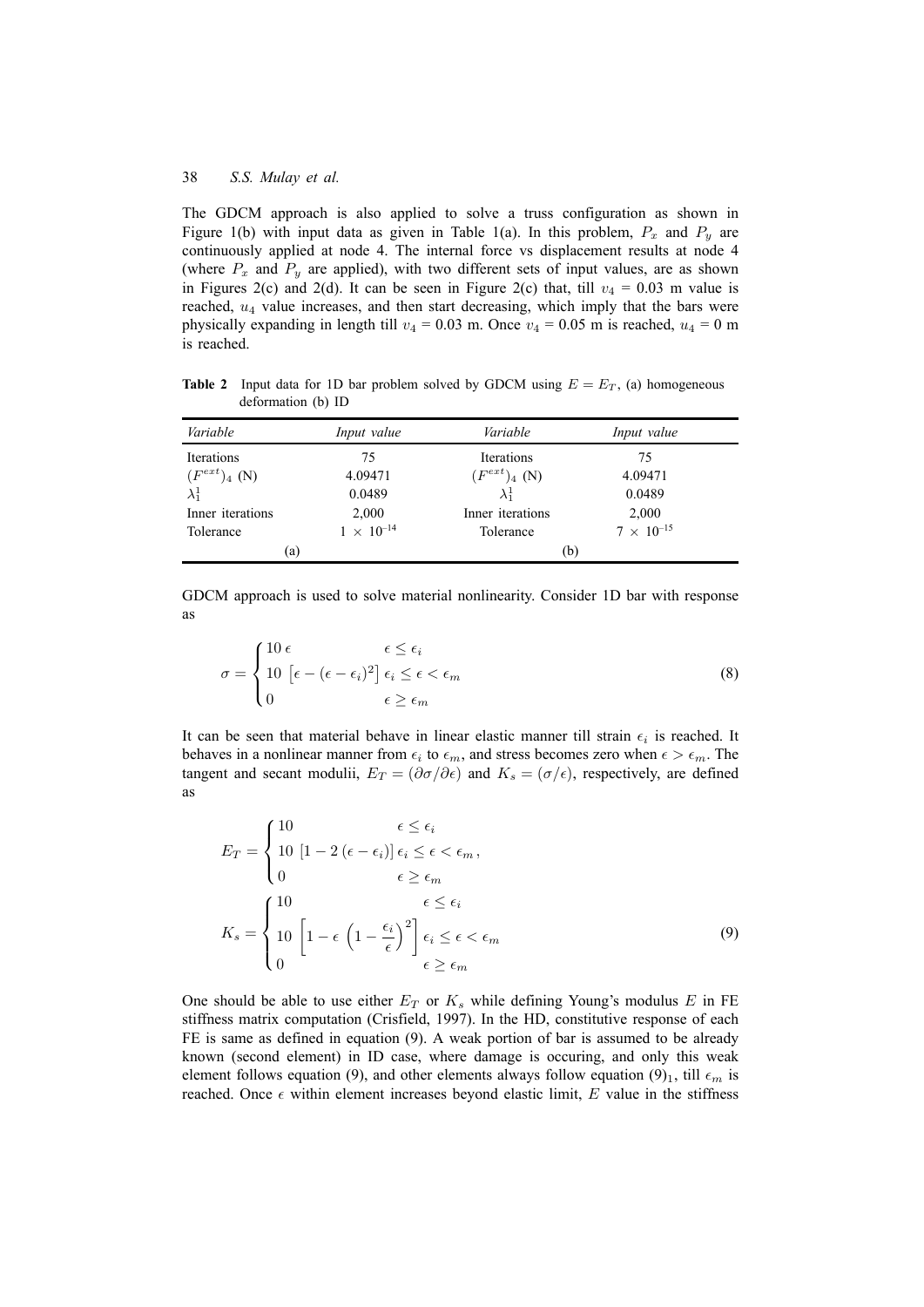matrix can be approximated by either  $E_T$  or  $K_s$ . An internal force within bar can then be appropriately computed as

$$
F^{int} = \begin{cases} 10 A \epsilon & \epsilon \le \epsilon_i \\ A 10 \left[ \epsilon - (\epsilon - \epsilon_i)^2 \right] \epsilon_i \le \epsilon < \epsilon_m \text{ (for } E = E_T), \\ 0 & \epsilon \ge \epsilon_m \end{cases}
$$

$$
F^{int} = A K_s \epsilon \text{ (for } E = K_s)
$$
(10)

The GDCM approach is applied to solve 1D bar problem by 3  $C<sup>0</sup>$ -linear FEs with one Gauss point per element located at the centre of the element (Burnett, 1987). All the stresses are computed at this Gauss point of the element. The  $E = E_T$  is initially considered, thus  $E_T$  and internal force are computed by equations (9)<sub>1</sub> and (10)<sub>1</sub>, respectively. A pseudo force is applied at  $4<sup>th</sup>$  node towards the right end of domain, and first node towards left end of the domain is fixed. Initially, HD of bar is considered and input variables are specified as given in Table 2(a). The values of  $\epsilon_i = 1.26$  and  $\epsilon_m$  = 1.46 are obtained by plotting equation (8)<sub>2</sub>. The  $\sigma - \epsilon$  plot within 3rd element is shown in Figure 3(a).

**Table 3** Input data for truss shown in, (a) Figure 1(a) (b) Figure 1(b), solved by DCM

| Variable          | Input value        | Variable                   | Input value                             |
|-------------------|--------------------|----------------------------|-----------------------------------------|
| $(v_{max})_4$ (m) | $-0.025$           | $(v_{max})_8$ (m)          | $-0.05$                                 |
| ninc              | 30                 | Iterations                 | 50                                      |
| $F_4$ (N)         |                    | $\hat{P}_7, \hat{P}_8$ (N) | $3.45 \times 10^3$ , $-6.9 \times 10^3$ |
| Tolerance         | $7 \times 10^{-9}$ | Tolerance                  | $1 \times 10^{-10}$                     |
|                   | (a)                |                            | (b)                                     |

The GDCM approach is then applied to solve 1D bar deformation with ID achieved by  $E = E_T$ . The second element is considered weaker than remaining elements, thus it shows nonlinear behaviour beyond  $\epsilon_i = 0.26$  where as the remaining elements obey linearly elastic Hooke's law till the end of simulation. The input variables are used as given in Table 2(b), and  $\sigma - \epsilon$  plot is shown in Figure 3(b). The values of  $\sigma$  within second and third elements are compared, and found equal such that an equilibrium is achieved at the inter-element nodes. An equilibrium at inter-element node 2 is given as 10  $\epsilon_1 = 10 \left[\epsilon_2 - (\epsilon_2 - \epsilon_i)^2\right]$ , where  $\epsilon_1$  and  $\epsilon_2$  are the strains within linear elastic element 1 and nonlinear element 2. The strains  $\epsilon_1$  and  $\epsilon_2$  thus adjust themselves ( $\epsilon_1 < \epsilon_2$ ) such that the force equilibrium is achieved. The load-displacement values at the last node are archieved and plotted as shown in Figure  $3(c)$ , and it can be seen that the displacement at last node decreases while achieving an equilibrium. This behaviour is expected, as all the nodes are free to displace such that all internal forces become zero. The force balance is thus achieved by increasing strain within damaged element and decreasing strains within remaining elements, as seen in Figure 3(d). Similar results can also be obtained by  $E = K_s$  and considering HD and ID cases.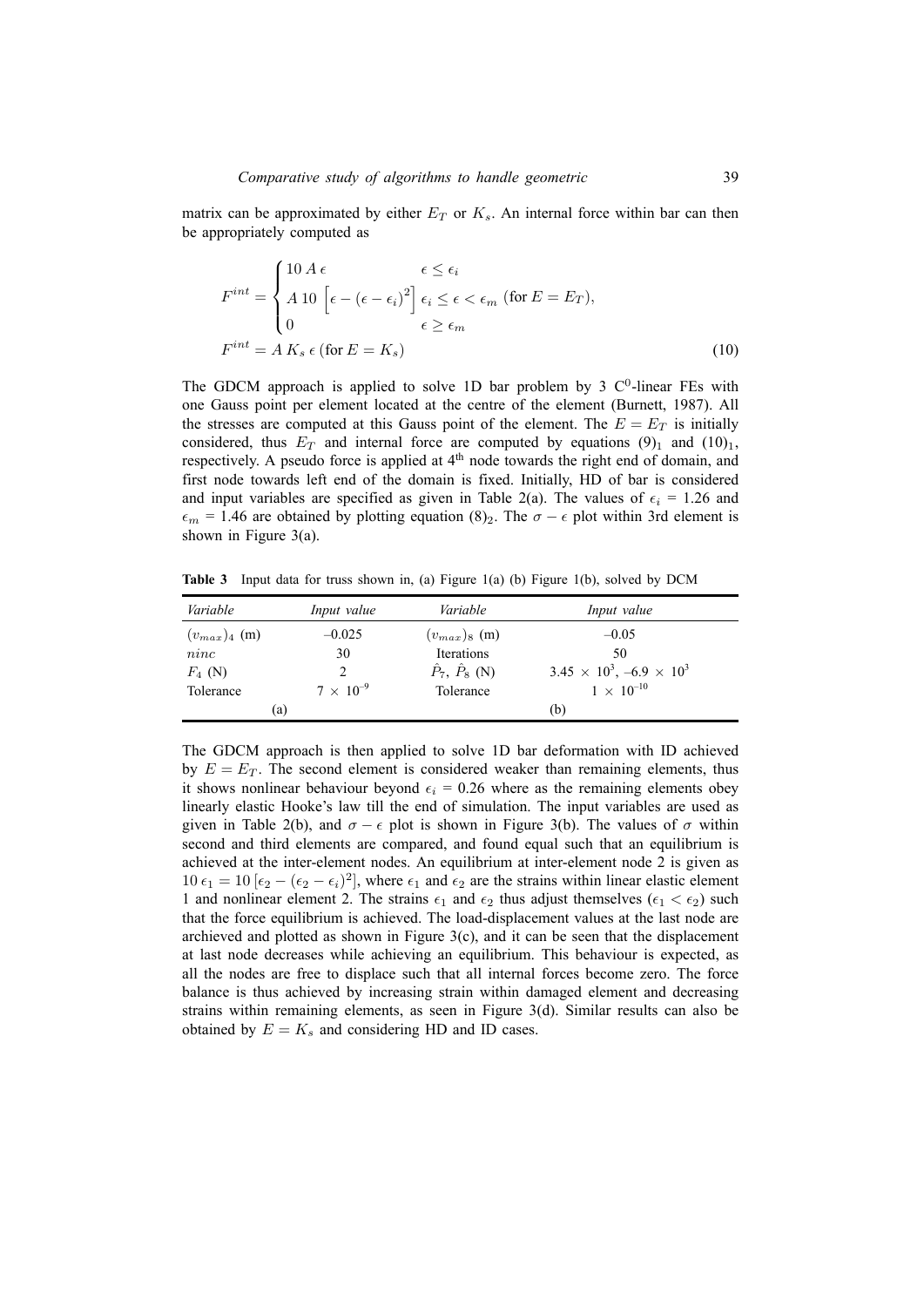



### **3 Displacement control method**

The DCM approach is studied in this section. It is necessary to impose DBC for certain type of problems, but it is not possible in GDCM approach, DCM approach is thus developed to overcome this difficulty.

An incremental displacement  $\Delta u$  is implicitly imposed in DCM using an external pseudo force vector (Yaw, 2009). A correct value of external force is then computed, by obtaining load ratio  $\Delta \lambda$ , such that correct  $\Delta u$  is imposed. Thus, an external force is computed (that is supposed to be applied) that results in required  $\Delta u$ .

### *3.1 DCM algorithm*

The following algorithm is illustrated for 2D co-rotational truss, but appropriate changes can be made to apply it for any other nonlinear problem. Initialise the arrays as

$$
\{u^0\} = \{0\}, \{(F^{int})_0^1\} = \{0\}, \{R_0^1\} = \{0\}, \{N_0^1\} = \{0\}, \lambda^0 = 0
$$
\n(11)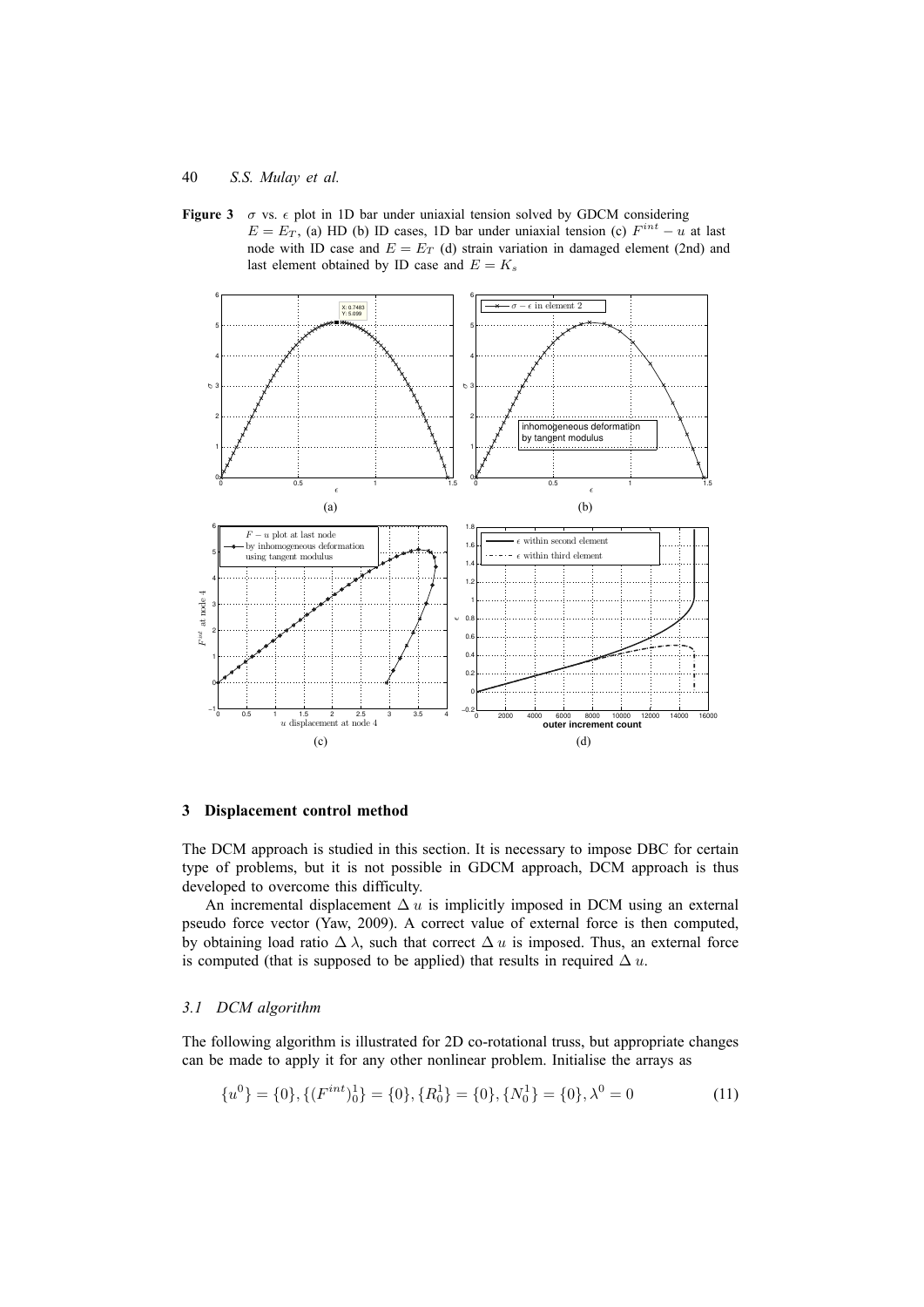**Figure 4** (a) Load vs. displacement in Y-direction at node 2 for 2D truss configuration, as shown in Figure 1(a), solved by DCM (b) Load vs. displacement in  $X-$  and Y -directions at node 4 in 2D truss configuration, as shown in Figure 1(b), solved by DCM



Let  $\{F\}$  be a pre-defined pseudo force vector. Initialise the procedure for  $i = 1$  and  $j = 1$ . Let  $u_{max}$  and ninc be the total displacement to be imposed at a specific DOF q, and total outer incremental loops, respectively, such that  $\Delta \overline{u}_q = u_{max}/ninc$  be an incremental displacement to be imposed at a time.

- 1 Compute current values of bar angles, bar lengths, and bar internal axial force  $\{N\}$ , and initialise  $i = 1$  and  $j = 1$  only at the beginning (Yaw, 2009). Build global stiffness matrix  $[\mathbf{K}\{u_{j-1}^i\}]_{global}$ , impose constrained conditions (zero DOF) to get  $[\mathbf{K} \{u_{j-1}^i\}] = [\mathbf{K}]_{j-1}^i$ .
- 2 Compute displacement caused by external pseudo force  $[\mathbf{K}]_{j-1}^i \{\hat{u}\}_{j}^i = \{F\}$ . The direction, rather than magnitude, of displacement is important. Let  $(\hat{u}_q)^i_j$  be the  $q^{\text{th}}$ -DOF value obtained from displacement vector  $\{\hat{u}\}_{j}^{i}$ . An incremental load ratio is computed as  $d\lambda_j^i = \Delta \overline{u}_q/(\hat{u}_q)_j^i$  and the *predicted* value of total load ratio is then  $\lambda_j^i = \lambda^{i-1} + d\lambda_j^i$ . An incremental load ratio ensures correct imposition of incremental displacement. An incremental actual external force is obtained  ${dF_j^i} = d\lambda_j^i$  {F}. An incremental displacement is obtained as  ${ \widetilde{ \left\{ du_j^i \right\}} = (\mathbf{[K]}_{j-1}^i)^{-1} \{ dF_j^i \} }$ . It can be checked at this step that  $q^{\text{th}}$ -DOF is correctly imposed as  $\Delta \overline{u}_q$ . Total *predicted* displacement is then  ${u_j^i} = {u^{i-1}} + {du_j^i}$ . Update all truss variables as explained in step 1 (Yaw, 2009).
- 3 Compute residual  $\{R_j^i\} = \lambda_j^i \{F\} \{ (F^{int})_j^i \}$  and  $ratio_{err} = (||{R_j^i}||_2)$  $||{ (F^{ext})_j^i}||_2$ , check if  $ratio_{err} \leq$  tolerance, where tolerance is a pre-defined value. If  $ratio_{err} >$  tolerance, then continue with  $j = 2$  as follows:
	- a Rebuild stiffness matrix  $[K]_{j-1}^i$  by latest values of truss variables and impose constraint conditions.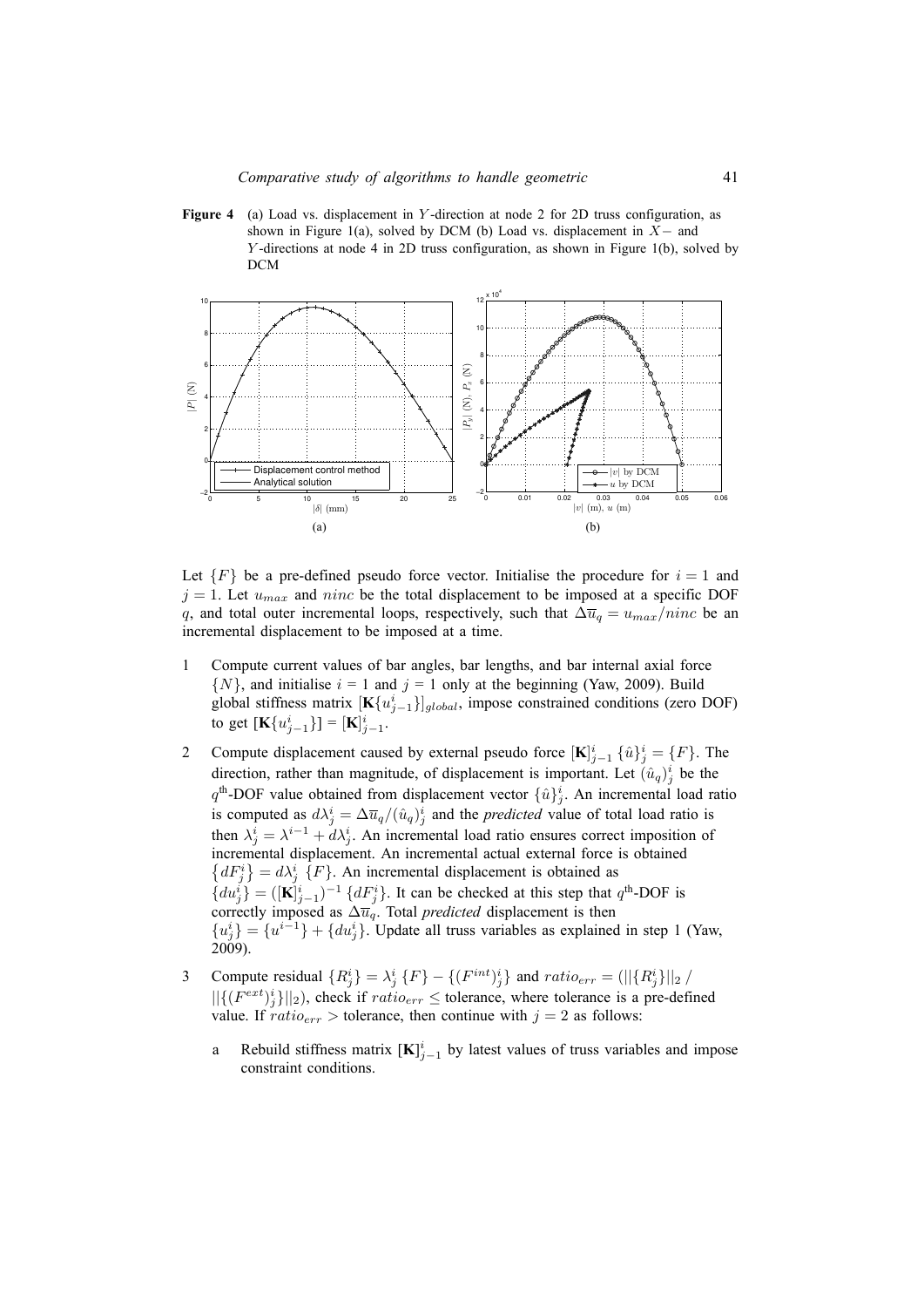- b Compute displacement caused by residual  $\{\check{u}_j^i\} = ([\mathbf{K}]_{j-1}^i)^{-1} \{R_{j-1}^i\}$ , and compute total displacement caused by pseudo external force  $\{\hat{u}_j^i\} = ([\mathbf{K}]_{j-1}^i)^{-1} \{F\}.$
- c Correction to load ratio is computed by extracting  $q<sup>th</sup>$ -DOF values as  $\nabla \lambda_j^i = (\check{u}_{qj}^i)/(\hat{u}_{qj}^i)$ . The correction is  $\delta \lambda_j^i = \delta \lambda_{j-1}^i - \nabla \lambda_j^i$  use  $\delta \lambda_1^i = 0$ . *Correction* to predicted displacement is  $\{\nabla u_j^i\} = [\mathbf{K}]_{j-1}^i$  [ $\{R_{j-1}^i\}$  –  $\nabla \lambda_j^i$  {F}], and correction is  $\{\delta u_j^i\} = \{\delta u_{j-1}^i\} + \{\nabla u_j^i\}$ . Use  $\{\delta u_1^i\} = 0$ .
- d Update load ratio  $\lambda_j^i = \lambda_1^i + \delta \lambda_j^i$  and displacement  $\{u_j^i\} = \{u_1^i\} + \{\delta u_j^i\}$ . Update all truss variables as explained in step 1 (Yaw, 2009).
- e Compute residual error  ${R_j^i} = \lambda_j^i$   $\{F\} {\{F^{int}}_j^i\}$ , where  $\{(F^{ext})_i^i\} = \lambda_i^i$  {F}. Compute the ratio of second norm  $\begin{aligned} \mathcal{L}(Y \mid Y) &= \lambda_j \ \mathcal{L} \mid Y \text{.} \end{aligned}$  Compute the ratio of second norm  $\text{ratio}_{err} = (||\{R_j^i\}||_2 / ||\{(F^{ext})_j^i\}||_2)$ . If  $\text{ratio}_{err} > \text{tolerance}$ , go to step a with  $j = j + 1$ .
- 4 If  $ratio_{err} \leq$  tolerance, update all the variables as

$$
\lambda^{i} = \lambda_{1}^{i} + \delta \lambda_{conv}^{i}, \ \{u^{i}\} = \{u_{1}^{i}\} + \{\delta u_{conv}^{i}\}, \ \{(F^{int})^{i}\} = \{(F^{int})_{conv}^{i}\}, \ \{(F^{ext})^{i}\} = \lambda^{i} \{F\}
$$
\n(12)

where *conv* is an inner iteration number when  $(ratio_{err} \leq tolerance)$  criteria was satisfied. Go to step 1 with  $i = i + 1$  and  $j = 1$ , such that next incremental displacement is imposed.

| Variable          | Input value         | Variable          | Input value         |
|-------------------|---------------------|-------------------|---------------------|
| ninc              | 20                  | ninc              | 100                 |
| $(F^{ext})_4$ (N) | 0.1                 | $(F^{ext})_4$ (N) | 10                  |
| $(v_{max})_4$     | 8.86                | $(v_{max})_4$     | 3.82                |
| Inner iterations  | 2,000               | Inner iterations  | 2,000               |
| Tolerance         | $1 \times 10^{-14}$ | Tolerance         | $1 \times 10^{-14}$ |
| (a)               |                     | (b)               |                     |

**Table 4** Input data for 1D bar problem solved by DCM using  $E = E_T$ , (a) HD (b) ID cases

#### *3.2 Implementation and results of DCM algorithm*

The DCM algorithm is then implemented to solve a 1-bar truss problem, as shown in Figure 1(a), with input variables as given in Table 3(a). The v displacement at node 2 is plotted against corresponding internal force in Figure 4(a). The DCM algorithm is also implemented to solve a 3 bar truss problem, as shown in Figure 1(b), with the input variables as given in Table 3(b), and the  $u$  and  $v$  displacements at node 4 are plotted in Figure 4(b). It can be seen that the results obtained by DCM approach, as shown in Figure 4, are similar to the corresponding results obtained by GDCM approach as shown in Figure 2.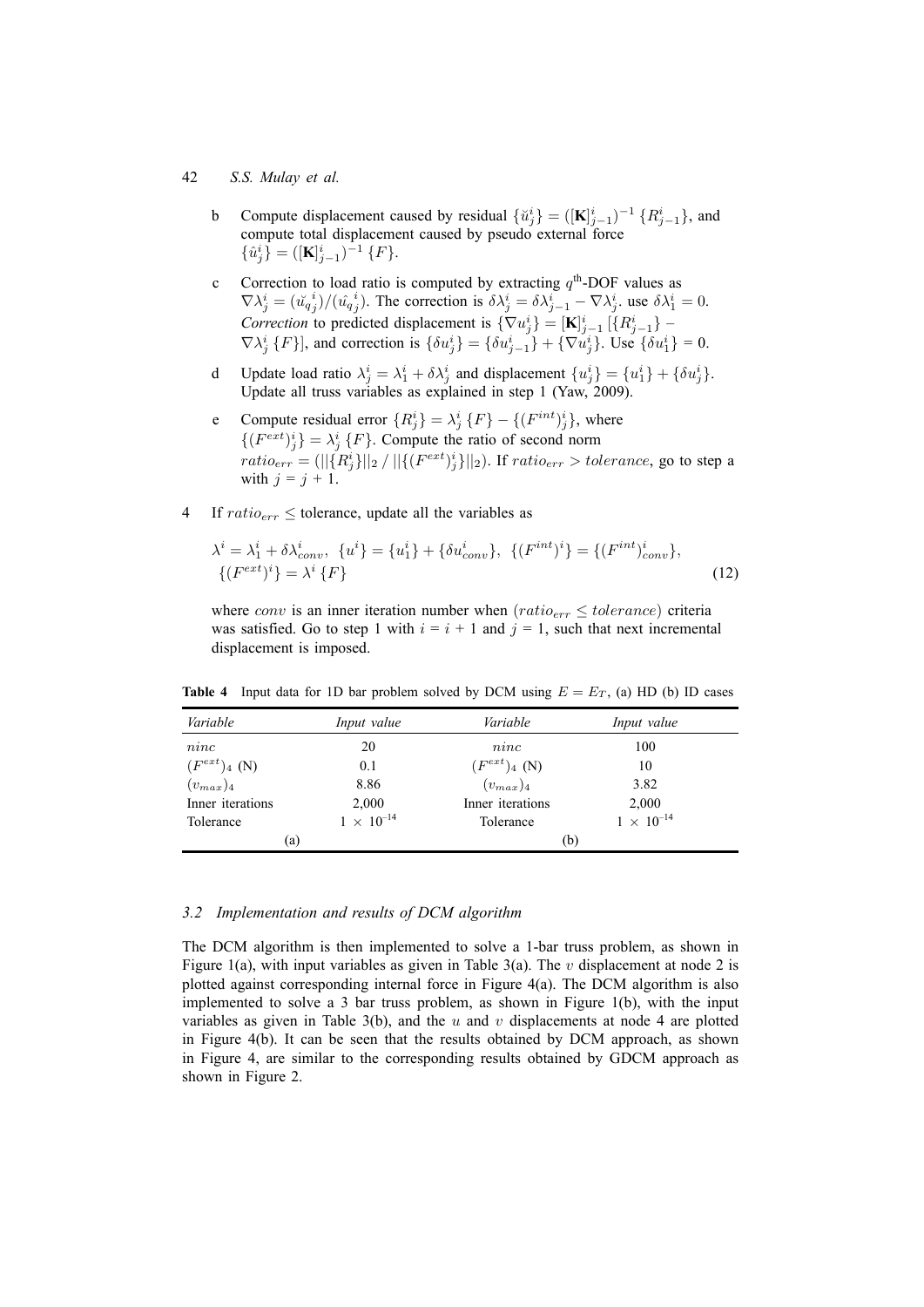The 1D bar uniaxial deformation problem is modelled by DCM approach, as explained in Subsection 2.2, considering  $E = E_T$  with input variables as given in Table 4(a). It can be noted that, it is very difficult to achieve force equilibrium once  $\epsilon_2$  = 1.0 is reached within damaged element as shown in Figure 5(c). The strain within damaged element (2nd) then sharply increases resulting in  $(F^{int})_2 = 0$  but the strains in remaining elements do not quickly approach zero value resulting in force inequilibrium. It can thus be seen from Figures 5(d) and 5(b) that when stress within damaged element becomes zero, the stress within undamaged element (last) is still nonzero. It is thus noted that the DCM approach may not be suitable for ID situations.

**Figure 5** 1D bar under uniaxial tension solved by DCM using  $E = E_T$ , (a)  $\sigma - \epsilon$  plot for HD (b)  $\sigma - \epsilon$  plot for ID case (within damaged element) (c)  $\epsilon$  variation in damaged and undamaged elements (d)  $\sigma$  within undamaged element (last) for ID case



### **4 Direct displacement control method**

It is seen in GDCM approach, as explained in Section 2, that the load ratio  $\Delta \lambda$  and displacement increment  $\Delta u$  are simultaneously varied (using pseudo force vector) such that force equilibrium is achieved. It is also seen in DCM approach, as explained in Section 3, that the displacement increment  $\Delta u$  is implicitly imposed again using pseudo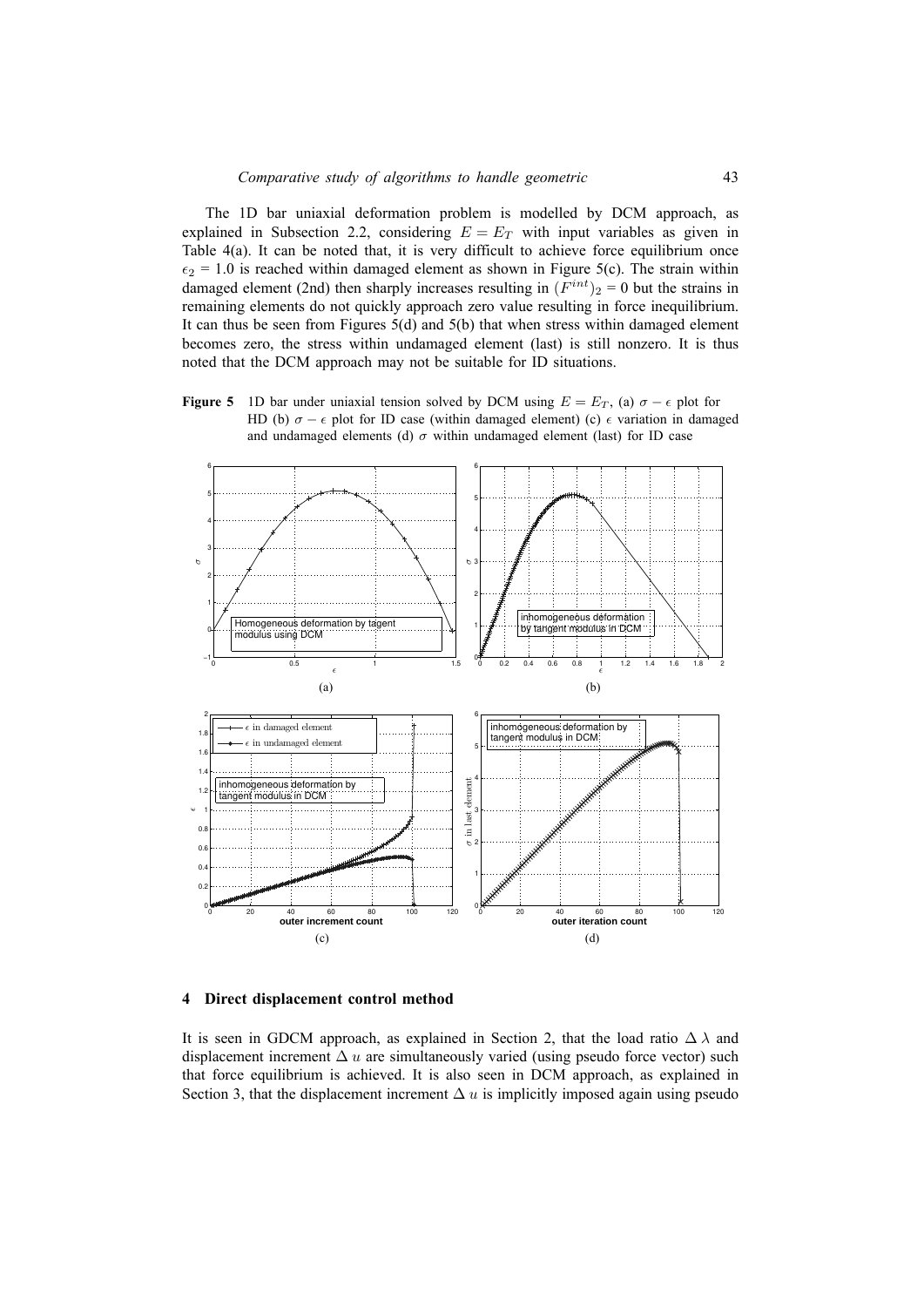force vector. Both the approaches are thus unsuitable in situations, when an explicit displacement increment has to be imposed without recourse to pseudo force vector, eg., while numerically modelling displacement controlled uniaxial tension test. A DDCM is thus proposed and developed in this section, in which the prescribed DBC at a specifc node is explicitly imposed in an incremental manner without the use of any pseudo force vector, and global force equilibrium is achieved by NR approach. There is no pseudo force vector used in DDCM approach, thus it does not have any similarities with the existing methods (Yang et al., 2007; Huang and Griffiths, 2009; Yaw, 2009).

#### *4.1 DDCM algorithm*

The proposed algorithm is explained for uniaxial deformation of 1D bar, but it can be generalised for any other problem. Let  $\{u\}$  be an array of axial displacements at all the nodes. There is no external force being applied  $({E^{ext}})_{N \times 1} = 0$ , instead an incremental displacement is applied at a specific boundary node. An initial data is defined as

$$
\{u^0\}_{N\times 1} = 0, \ \{(F^{int})_0^1\} = 0, \ \{(\epsilon)^0\} = 0 \tag{13}
$$

Let  $D_{max}$  be a maximum displacement to be imposed at a specific boundary node q within *iter* number of iterations, such that  $(\delta u)_q = (D_{max}/iter)$  is an incremental displacement to be imposed in each outer iteration at a node  $q$ . Let  $n$  and  $N$  be the total number of elements and nodes, respectively, present in a mesh.

- 1 Compute current values of  $E_T$  and  $K_s$  based on total strain  $\epsilon$ , and initialise  $i = 1$ and  $j = 1$ . The program terminates when  $i = iter$  increment is reached.
- 2 Build current tangent stiffness matrix  $[\mathbf{K}'\{u_{j-1}^i\}]_{N\times N}$  based on  $E = E_T$  or  $K_s$ . Impose constrained boundary condition at the left most node and displacement increment  $(\delta u)_q$  at right most node (last node) to get reduced stiffness matrix  $[\mathbf{K}\{u_{j-1}^i\}]_{(N-2)\times(N-2)}$  and nonzero reduced force vector as  $\{(F_{red}^{ext})\}_{(N-2)\times1}$ (Crisfield, 1997).
- 3 Compute incremental displacement  $\{\delta u_j^i\}$  and *predicted* displacement vector  $\{u_j^i\}$ as

$$
\{\delta u_j^i\}_{(N-2)\times 1} = [\mathbf{K}\{u_{j-1}^i\}]^{-1} \{ (F_{red}^{ext}) \}, \{u_j^i\} = \{u^{i-1}\} + \{\delta u_j^i\} \tag{14}
$$

where  $\delta u_j^i(1,1) = 0$  and  $\delta u_j^i(N,1) = (\delta u)_q$  is appended to get the complete displacement vector, and  $\{u^{i-1}\}\$ is a converged displacement vector at  $(i-1)$ iteration.

4 Compute total  $\{\epsilon\}$  within an element  $(e)$  as

$$
\{\epsilon^{(e)}\}_j^i = [-\frac{1}{L} \ \frac{1}{L}]^{(e)} \left[\{u_1 \ u_2\}^T\right]^{(e)} \tag{15}
$$

where  $L$ ,  $(u_1)^i_j$  and  $(u_2)^i_j$  are the length, first and second node displacement, respectively, for a given element (e)  $[C^0$ -linear FE is assumed here (Burnett, 1987)].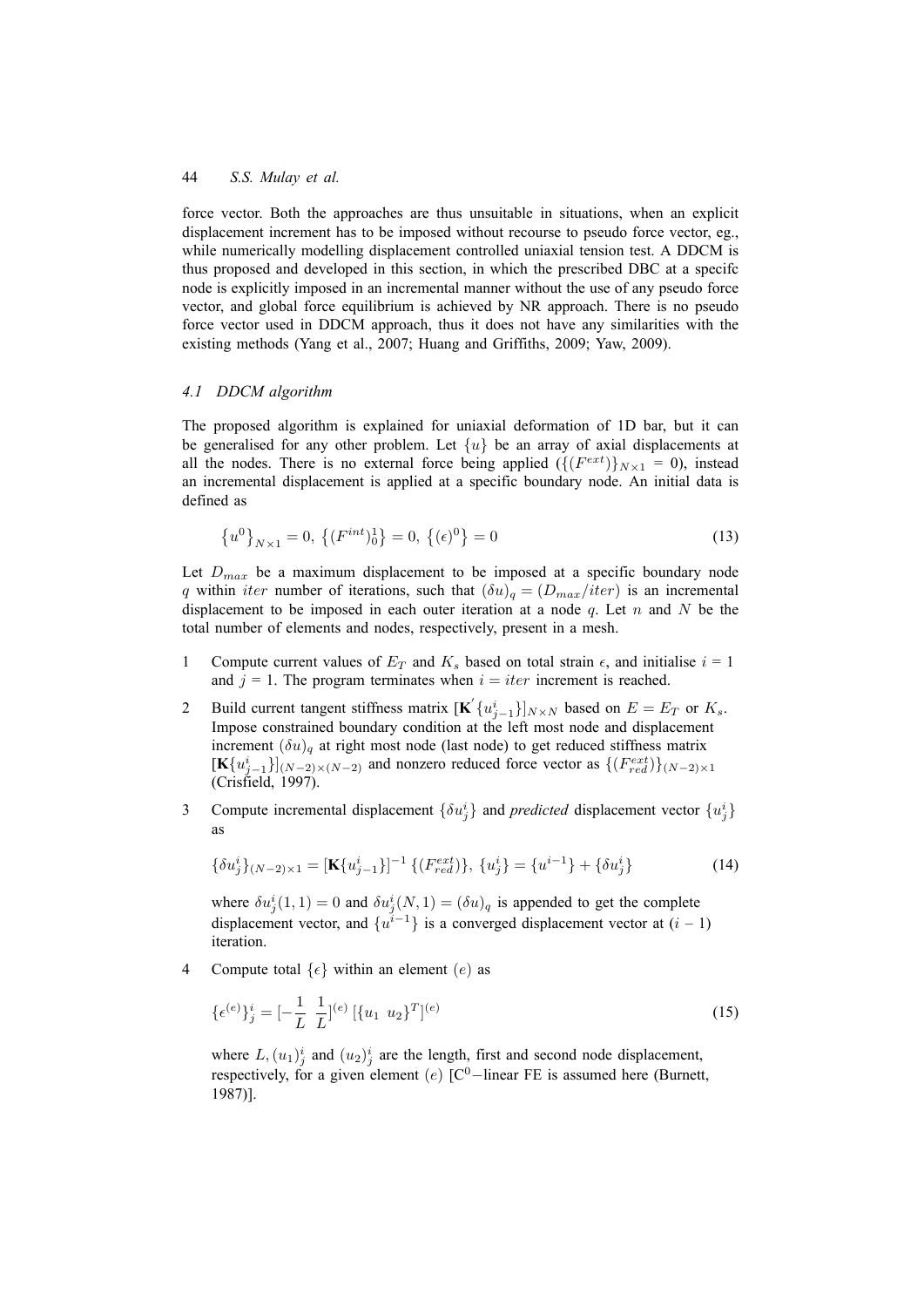- 5 Update values of  $E_T$  and  $K_s$  based on  $\{\epsilon\}_j^i$  by equation (9). Compute current values of stress  $\{\sigma\}^i_j$  within all elements by equation (8) if  $E = E_T$  is considered, else  $\sigma = K_s \epsilon$  is used for  $E = K_s$ . Compute current nodal internal force  $\{(F^{int})_j^i\}$  by equation (10).
- 6 Set  ${R_j^i}_{(N-2)\times 1} = -{F^{int}}_j^i$  excluding the first and last nodal force values from vector  $\{ (F^{int})^i_j \}$  (reactions). This is done to ensure that the internal force values at inter-element nodes slowly converge to zero in inner iteration loops (no external force at inter-element nodes).
- 7 Compute the second norm of residual force vector  $||{R_j^i||_2}$  and compare it with a pre-defined tolerance tol. If  $||{R_j^i}||_2 \geq tol$  then set  $j = j + 1$  and proceed as
	- a Rebuild current  $[\mathbf{K}'\{u_{j-1}^i\}]$  by latest values of  $E = E_T$  or  $K_s$ , and get reduced stiffness matrix  $[\mathbf{K}\{u_{j-1}^i\}]$  as per step 2. Set  $\{(F_{red}^{ext})\} = \{R_{j-1}^i\}$ .
	- b Compute *correction* to the displacement vector and corrected displacement as

$$
\{du_j^i\} = [\mathbf{K}\{u_{j-1}^i\}]^{-1} \{R_{j-1}^i\}, \ \{\Delta u_j^i\} = \{\Delta u_{j-1}^i\} + \{du_j^i\} \{u_j^i\} = \{u^{i-1}\} + \{\delta u_1^i\} + \{\Delta u_j^i\}
$$
\n(16)

where always initialise  $\{\Delta u_1^i\} = 0$ , and  $j \ge 2$ . It can be noted that equaton (16) only update inter-element nodal displacements.  $du_j^i(1,1) = du_j^i(N,1) = 0$  is appended, before computing  $\{\Delta u_j^i\}$ , to get the complete predicted displacement vector.

- c Update vectors  $\{\epsilon_j^i\}$ ,  $\{(E_T)^i_j\}$ ,  $\{(K_s)^i_j\}$  based on current vector  $\{u_j^i\}$ . Update stress  $\{\sigma\}_j^i$  and nodal internal force  $\{(F^{int})_j^i\}.$
- d Set  ${R_j^i} = -{ (F^{int})_j^i}$  excluding the boundary nodes and go to step 7.
- 8 If  $||{R_j^i}||_2 \le tol$  then update all the vectors as

$$
\{u^i\} = \{u^i_{conv}\}, \ \{\epsilon^i\} = \{\epsilon^i_{conv}\}\tag{17}
$$

where  $conv = j$  when  $||{R_j^i}||_2 \le tol$  was achieved. Update outer and inner loop counters  $i = i + 1$  and  $j = 1$ , respectively. Go to step 2 if  $i \leq iter$ .

**Table 5** Input data for 1D bar problem solved by DDCM using  $E = E_T$  with (a) HD (b) ID

| Variable         | Input value         | Variable         | Input value         |
|------------------|---------------------|------------------|---------------------|
| iter             | 100                 | iter             | 150                 |
| $D_{max}$        | 10                  | $D_{max}$        | 5                   |
| Inner iterations | 2,000               | Inner iterations | 2,000               |
| Tolerance        | $8 \times 10^{-14}$ | Tolerance        | $4 \times 10^{-15}$ |
| (a)              |                     | (b)              |                     |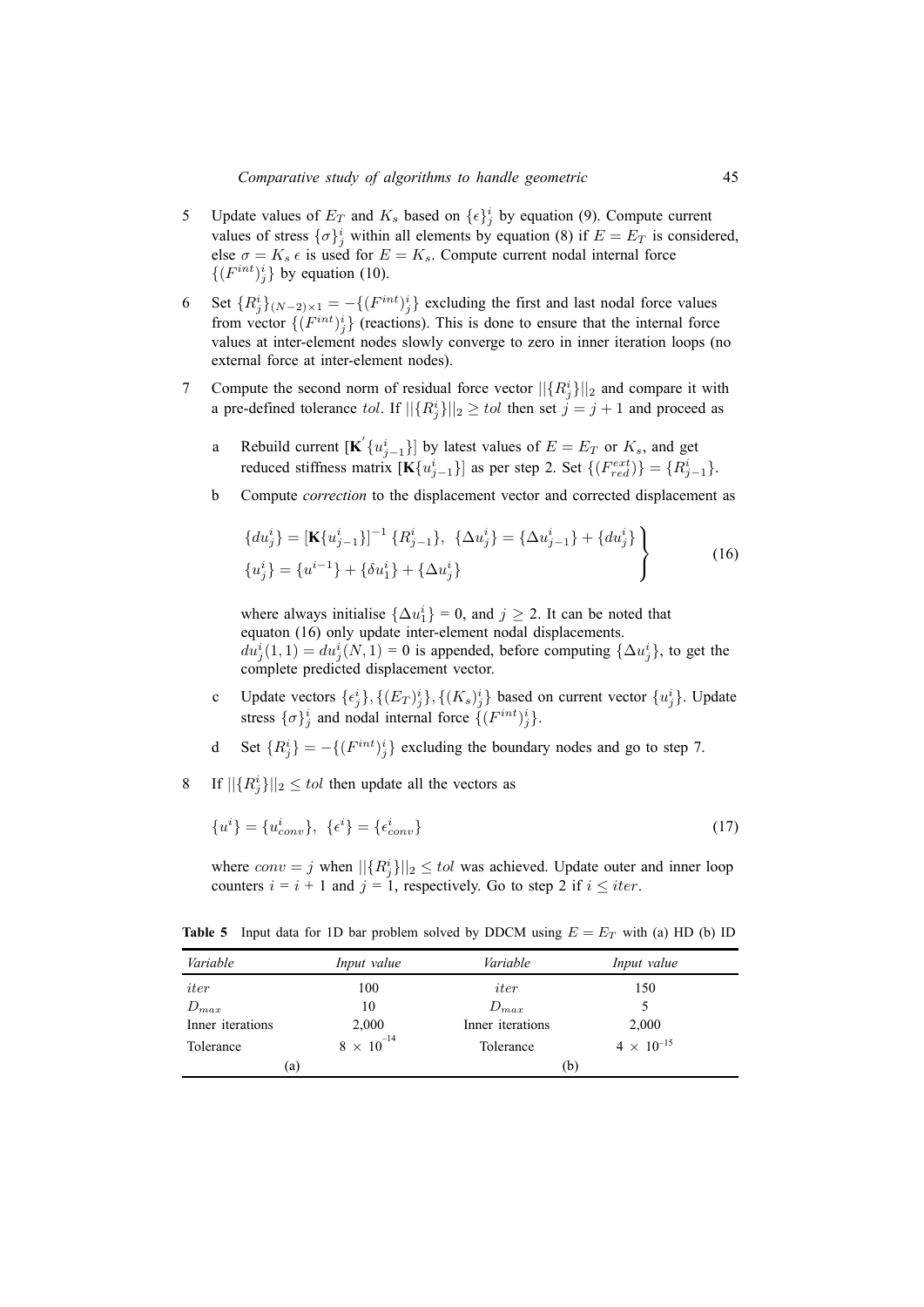

**Figure 6** 1D bar under uniaxial tension solved by DDCM for HD case and  $E = E_T$ , (a)  $\sigma - \epsilon$  plot in second and last elements (b) variation in  $\epsilon$  in last and second (interior) element



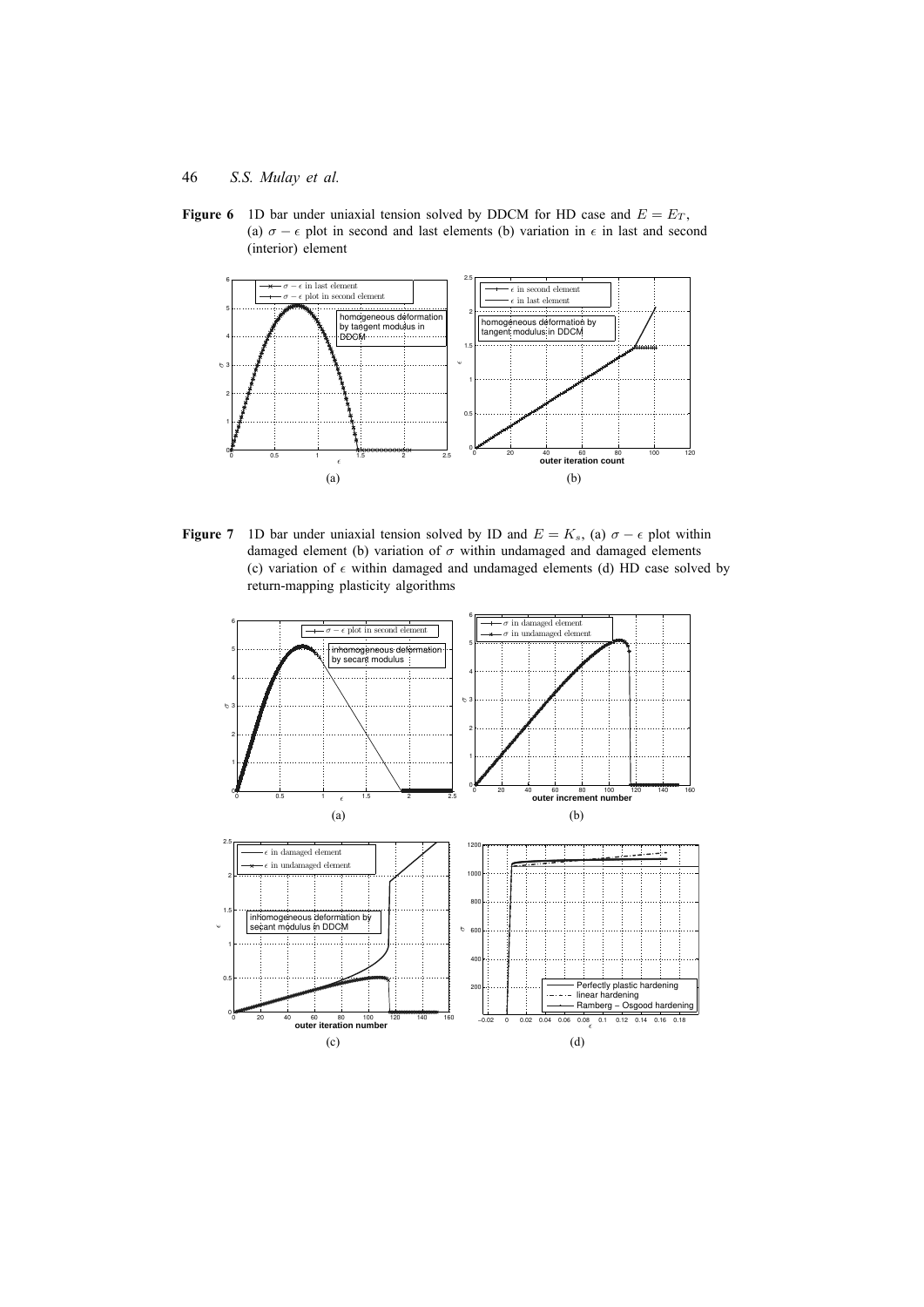### *4.1.1 Imposition of mixed boundary condition in DDCM algorithm*

The proposed DDCM algorithm is presented in Subsection 4.1 for prescribed displacement increment at a specific node with no external pseudo force being applied at any of the nodes. The DDCM algorithm can be also used in case of mixed boundary conditions as follows. Let us consider a load increment  $\{\Delta \lambda F^{ext}\}\$  within a displacement increment  $(\Delta u)$ . Thus, when reduced system  $[K]$   $\{u\} = \{F^{ext}\}\$ is developed in step 2 of DDCM algorithm, the external force has two parts as  $\{F^{ext}\}$  =  ${F^{ext}}_{DBC} + {F^{ext}}_{NBC}$ . The part  ${F^{ext}}_{DBC}$  is contributed by the imposition of DBC, and the part  ${F^{ext}}_{NBC}$  is contributed by the imposition of Neumann boundary condition (prescribed load increment). The steps 3–5 of the DDCM algorithm, as given above, are then executed as described. The residual vector in step 6 is given as  $\{R\} = \{F^{ext}\}_{NBC} - \{F^{int}\}_{free}$ , where vector  $\{F^{int}\}_{free}$  is developed excluding rows corresponding to DOF ids having prescribed DBC. This is done because, the internal force values at the nodes having prescribed DBC are reaction forces, which are correctly obtained once force equilibrium is achieved at free DOFs. Thus, the displacement values at *only* free DOFs are *corrected* in inner iteration in step 7 of DDCM algorithm. The prescribed displacement and force increments are thus imposed at the end of converged outer iteration. The mixed boundary conditions are thus straight forwardly handled in DDCM algorithm.

### *4.2 Implementation and results of DDCM algorithm*

The DDCM algorithm is now implemented to solve a problem of 1D bar under uniaxial tension with prescribed DBC. HD is considered initially (all elements follow nonlinear  $\sigma - \epsilon$  law once  $\epsilon_i \ge 0.26$ ) with input variables as given in Table 5(a). The  $\sigma - \epsilon$  plot for last and second element is shown in Figure 6(a) and it is seen that the  $\epsilon$  within last element continues to increase even when  $\sigma = 0$  where as  $\epsilon$  within second element stops increasing once  $\sigma = 0$ , as shown in Figure 6(b). This is correct behaviour, as beyond  $\epsilon \geq 1.46$ , the last elements fully breaks and continue to have a prescribed displacement at last node. It is also seen in the DDCM that, the displacement at last node continues to increase even when  $F^{int} = 0$  is reached due to the explicit imposition of DBC till  $D_{max}$  is reached. It can also be seen by changing  $D_{max}$  that, the solution is obtained in a stable manner.

The 1D bar under uniaxial tension problem is also solved by ID case using DDCM with input variables as given in Table 5(b). The damage is pre-defined in a second element and remaining elements follow linearly elastic Hooke's law till end of the simulation. The  $\sigma - \epsilon$  plot within damaged element is shown in Figure 7(a), and it can be seen that the strain within damaged element increases sharply after  $\epsilon > 1.0$ resulting in difficulty in achieving an equilibrium, as also shown in Figure 7(c). The stress variation within damaged and undamaged element is shown in Figure 7(b) and it can be seen that an equilibrium is always achieved till  $\sigma = 0$ .

If we compare the results, given in Figures  $5(b)$  and  $5(d)$  (computed by DCM approach), with the results given in Figure 7(b), it can be seen that the stresses within damaged and undamaged elements are always equal in DDCM approach, thus implying that the force equilibrium is always ensured in DDCM approach. This is the advantage of DDCM approach as compared with GDCM and DCM approaches.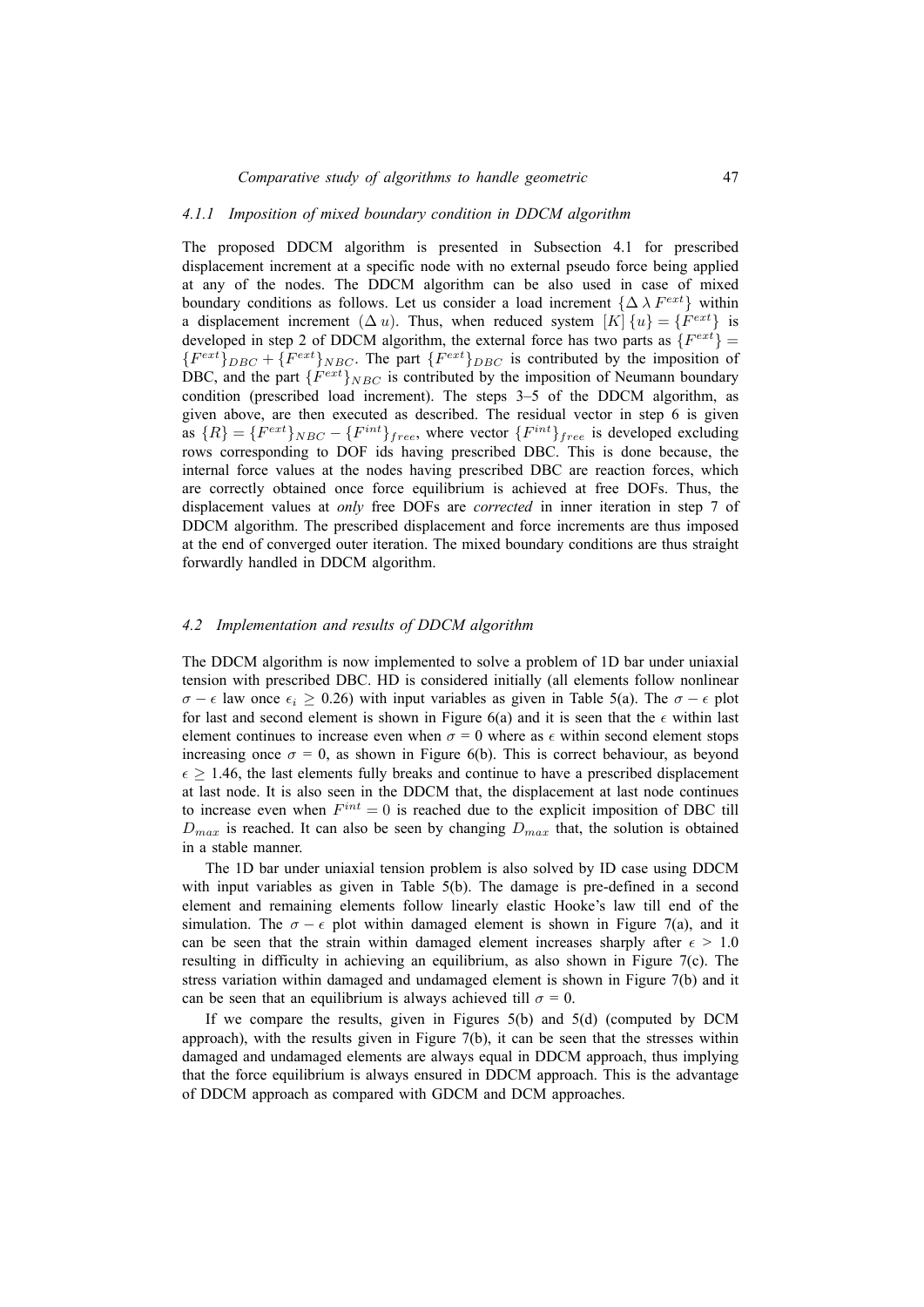Several 1D plasticity problems are finally implemented by coupling the DDCM algorithm, as explained in Subsection 4.1, with the return-mapping algorithm of computational plasticity (Neto et al., 2008). The prescribed DBC is explicitly imposed in all these problems. The corresponding  $\sigma - \epsilon$  plots are shown in Figure 7, and it can be seen that the DDCM approach correctly achieves global equilibrium in a stable manner.

### **5 Conclusions**

The GDCM and DCM approaches are initially discussed in the present work. The GDCM approach simultanelusly vary  $(\Delta \lambda, \Delta u)$  to achieve an equilibrium using an external pseudo force. The DCM approach implicitly imposes  $(\Delta u)$  to achieve an equilibrium using an external pseudo force. There are several problems that warrant an explicit imposition of prescribed DBC without recourse to any pseudo force, which may not be possible by GDCM and DCM approaches. To overcome this difficulty, a novel DDCM approach is then proposed in Section 4 that explicitly imposes prescribed DBC values.

It is difficult to achieve an equilibrium for 1D ID case by GDCM and DCM approaches, whereas it is relatively easier in DDCM approach as long as the displacement increment  $\Delta u$  is small (to avoid larger inner iterations). It is also observed by the authors that DDCM approach gives stable results independent of the number of elements present in a mesh as well as the type of nonlinearity present in a formulation. It is thus concluded based on extensive numerical experiments that DDCM approach is a promising method that can be used while explicitly imposing prescribed DBC. The authors would like to test the applicability of DDCM approach to solve more complicated higher dimension problems in the near future.

#### **Acknowledgements**

All the authors gratefully acknowledge the financial support extended by VSSC, ISRO, India under project number ICSR/ISRO-IITM/ASE/14-15/SHAT to carry out the present work.

#### **References**

- Batoz, J.L. and Dhatt, G. (1979) 'Incremental displacement algorithms for nonlinear problems', *International Journal for Numerical Methods in Engineering*, Vol. 14, No. 8, pp.1262–1267.
- Burnett, D.S. (1987) *Finite Element Analysis: From Concepts to Applications*, 1st ed., Addison Wesley, USA.
- Clarke, M.J. and Hancock, G.J. (1990) 'A study of incremental-iterative strategies for non-linear analyses', *International Journal for Numerical Methods in Engineering*, Vol. 29, No. 7, pp.1365–1391.
- Crisfield, M.A. (1997) *Non-Linear Finite Element Analysis of Solids and Structures: Advanced Topics*, 1st ed., John Wiley & Sons, Inc., New York, NY, USA.
- Huang, J. and Griffiths, D.V. (2009) 'Return mapping algorithms and stress predictors for failure analysis in geomechanics', *Journal of Engineering Mechanics*, Vol. 135, No. 4, pp.276–284.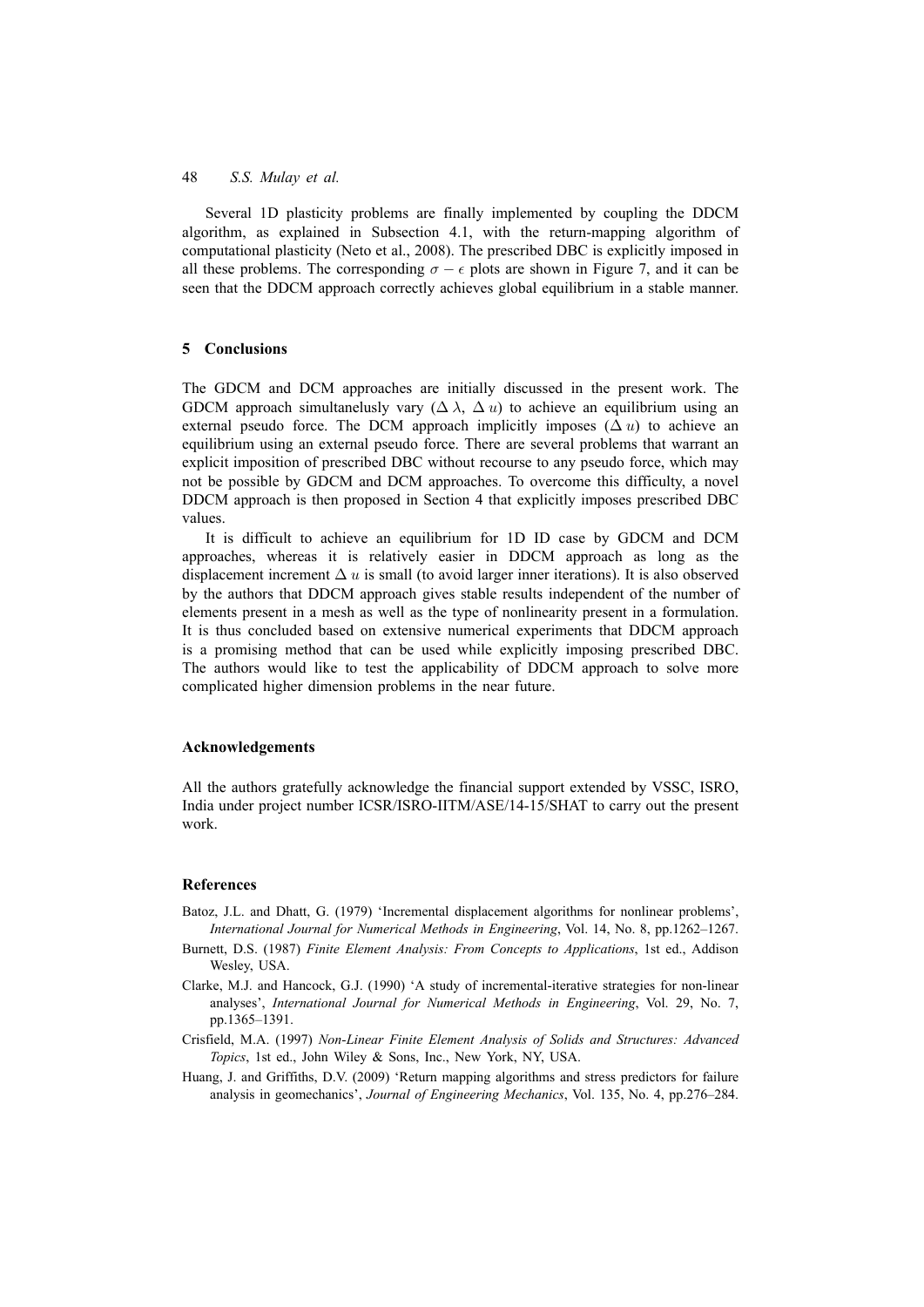- Neto, E.A.D.S., Peric, D. and Owen, D.R.J. (2008) *Computational Methods for Plasticity: Theory and Applications*, 1st ed., John Wiley & Sons Ltd, UK.
- Taqieddin, Z.N. and Voyiadjis, G.Z. (2009) 'Elastic plastic and damage model for concrete materials: part II: implementation and application to concrete and reinforced concrete', *International Journal of Structural Changes in Solids – Mechanics and Applications*, Vol. 1, No. 1, pp.187–209.
- Wang, S., Fu, S., Zhang, C. and Chen, W. (2014) 'Thermo-mechanical coupled modelling on fixed joint interface in machine tools', *International Journal of Materials and Structural Integrity*, Vol. 8, Nos. 1–3, pp.121–135.
- Yang, Y.B., Leu, L.J. and Yang, J.P. (2007) 'Key considerations in tracing the postbuckling response of structures with multi winding loops', *Mechanics of Advanced Materials and Structures*, Vol. 14, No. 3, pp.175–189.
- Yaw, L.L. (2009) *2D Co-Rotational Truss Formulation*, pp.1–15 [online] https://gab.wallawalla.edu.

### **Appendix**

*Main file of DDCM algorithm implementation to solve 1D bar axial deformation* (see online version for colours)

| %                                                                                                                                |                                                                                  |  |  |  |
|----------------------------------------------------------------------------------------------------------------------------------|----------------------------------------------------------------------------------|--|--|--|
| %<br>%                                                                                                                           | Case - 1D bar under uniaxial tension -- Direct Displacement control Method       |  |  |  |
| This is a main file to solve 1D Bar problem involving<br>%<br>%<br>%<br>Written by: Shantanu S. Mulay<br>$% -$<br>______________ | material nonlinearity by direct displacement control approach                    |  |  |  |
| clear all; clc;<br>$%-----$                                                                                                      |                                                                                  |  |  |  |
| Declaration of Variables<br>%                                                                                                    | $-$ %                                                                            |  |  |  |
| $D$ max=10;                                                                                                                      |                                                                                  |  |  |  |
| $ninc = 100$ ;                                                                                                                   | % User specified number of displacement increments                               |  |  |  |
| $n = 3$ :                                                                                                                        | %total number of elements                                                        |  |  |  |
| $tolerance = 9e-11$ ;                                                                                                            |                                                                                  |  |  |  |
|                                                                                                                                  | is secant =0; %flag to check if we are computing by secant or tangent stiffness  |  |  |  |
| is homogeneous $= 1$ ;                                                                                                           |                                                                                  |  |  |  |
| is_LEPP = 1; %flag to activate linearly elastic perfectly plastic formulations                                                   |                                                                                  |  |  |  |
| total external load =0; %total external reference load                                                                           |                                                                                  |  |  |  |
| inner itern = $2000$ ;                                                                                                           |                                                                                  |  |  |  |
| $n$ elmn = 2;                                                                                                                    | %total number of nodes per element                                               |  |  |  |
| nodes per elmn = $2$ ;                                                                                                           | %total number of nodes per element                                               |  |  |  |
| DOF per node = $1$ ;                                                                                                             | % DOF / node                                                                     |  |  |  |
| $Area = 1.0$ ;                                                                                                                   | %cross-sectional area of bar                                                     |  |  |  |
| young modulus = $5e13$ ;                                                                                                         | %original Young's modulus of bar                                                 |  |  |  |
| total length = $6$ ;                                                                                                             | %total length of bar                                                             |  |  |  |
| $%-----$                                                                                                                         | -%                                                                               |  |  |  |
| $iterations = nine$                                                                                                              | %outer iteration loop of displacement increment                                  |  |  |  |
| $N = n+1$ :                                                                                                                      | %total number of nodes                                                           |  |  |  |
| $DOF_{per\_elmn} = nodes_{per\_elmn} * DOF_{per\_node};$ %DOF / element                                                          |                                                                                  |  |  |  |
|                                                                                                                                  | $DOF = DOF$ per node $* N$ ; $%$ % direction displacem10ents, i.e., 1 DOF / node |  |  |  |
| $DOF$ loaded = $DOF$ ;                                                                                                           |                                                                                  |  |  |  |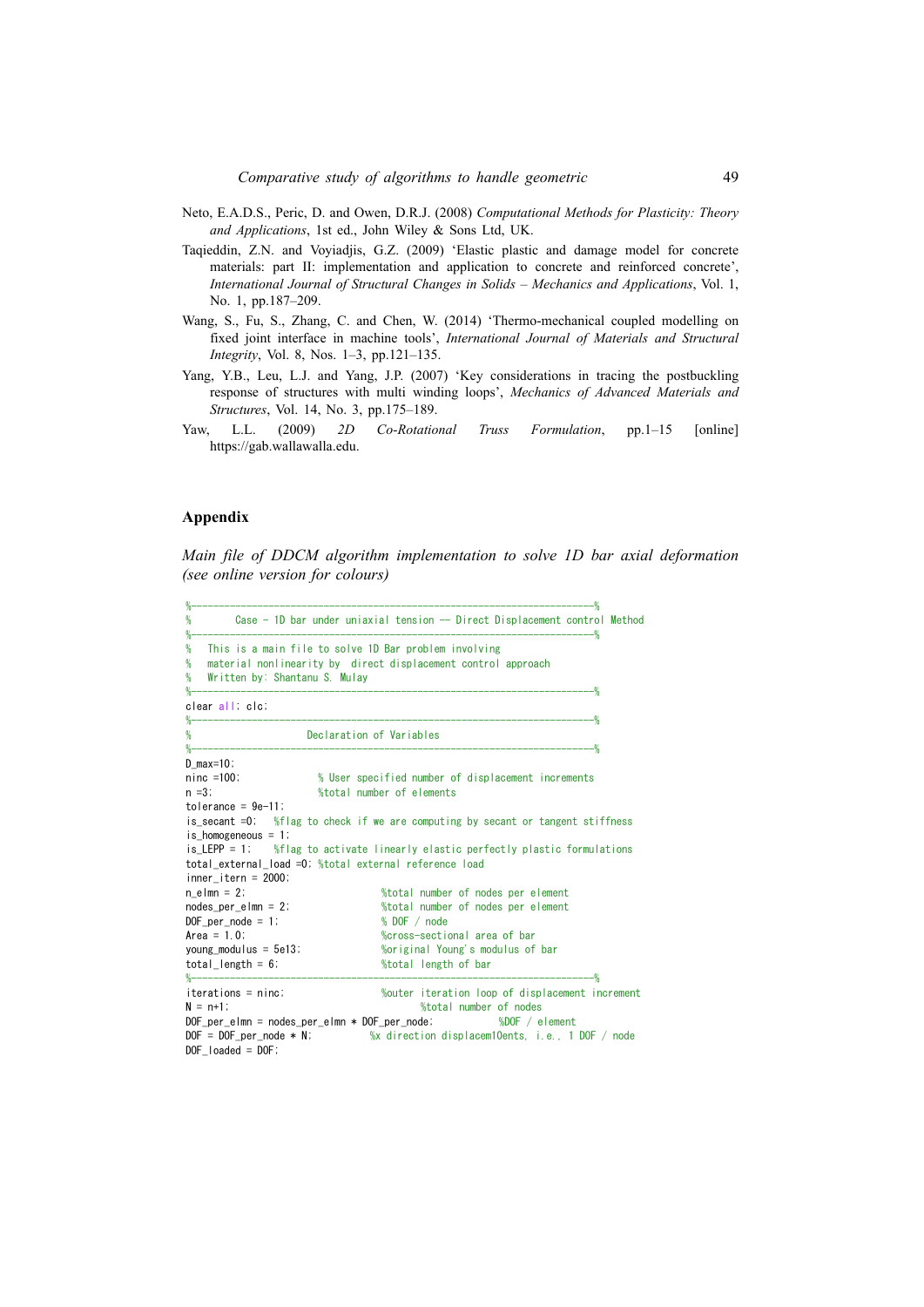```
%total external force vector to be applied
F ext total = zeros (DOF 1):
length_per_elmn = total_length / n:
X = 0: length_per_elmn: total_length; %nodal x-coordinates
Y = zeros(1, N); node_id_array = 1:1:N;
[elmn_connectivity] = Gen_elmn_connectivity_info(n, node_id_array);
all element length = zeros(1, n);<br>\frac{3}{2} \frac{3}{2} \frac{1}{2} \frac{1}{2} \frac{1}{2} \frac{1}{2} \frac{1}{2} \frac{1}{2} \frac{1}{2} \frac{1}{2} \frac{1}{2} \frac{1}{2} \frac{1}{2} \frac{1}{2} \frac{1}{2} \frac{1}{2} \frac{1}{2} \frac{1}{2} \frac{1}{2global node ids
count = 1;
for i=1:Nfor j=1:DOF_per_node
         DOF\_ids(i, j) = count; count = count + 1;
    end
end
u_{\text{total}} = \text{zeros}(1, N);
                               %total displacement including current iteration + all
              previous load increments
[all\_element\_length] = comp\_current\_length(X, u\_total, n, elmn\_connectivity);
B matrx = zeros (n 2):
                                      %strain-displacement matrix for all elements
strn_matrix = zeros()for i=1:n %loop over total number of elements
    L per elmn = all elemntl length(1, i);
    B_m \text{atrx}(i, 1) = -1/L_p \text{er\_elmn}; B_m \text{atrx}(i, 2) = 1/L_p \text{er\_elmn};
end
delta_u_q = D_max/ninc% Incremental displacement applied
P_{ext_{total} = zeros(D0F, 1);
P ext total (DOF loaded, 1) = total external load;
F_{ext\_cur} = zeros (DOF, 1) ;
                                                      % F
residual cur = zeros(D0F, 1);
                                                       % R^iu_hat_cur = zeros (DOF, 1);
                                                       % ¥hat[U]<sup>\hat{i}</sup>
                                                      % ¥hat {U}^i i: Inner while loop
delta u hat cur = zeros(DOF, 1);
u_{\text{total\_cur}} = zeros (DOF, 1);
                                                       %u^i_j
u_{\text{total\_prev}} = zeros (DOF, 1);
                                                       % ¥delta u^i i
del u i 1 =zeros (DOF, 1);
lambda_i_1_2_1_2 = 0.0;
                                                       %¥lambda^i_j
del<sub>-</sub>lambda_j<sub>-j</sub>1<sub>-</sub>prev = 0.0;
del_u_j_1_prev =zeros(DOF, 1); del_lambda_j_1 =0; lambda_i_1 = 0;
F_{\text{int\_prev}} = zeros (DOF, 1);
                                                          \frac{1}{2} \{F^{\wedge}i_{\perp}\{j-1\}\}u_total_inner= zeros (DOF, 1);
arr length = 0;
total_{\text{strain}} = zeros(1, n); %total strain within each element centroid including
                       current iteration
total_strain_prev = zeros(1, n): %total strain till previous load increment
\text{total}\_ \text{strain}\_nodes = zeros(1, N); %total strain at each nodes
del_u_j=zeros(DOF, 1);
dbc dof x = [1, DOF]; dbc dof x val=[0, delta u q]; dof x = 2; tot DOF DBC = dof x;
u_plot = zeros(1, iterations+1); p_plot = zeros(1, iterations+1);
strain_plot = zeros(1, iterations+1); stress_plot = zeros(1, iterations+1);
strain_2_plot = zeros(1, iterations+1); stress_2_plot = zeros(1, iterations+1);
tangent_modls_2_variation = zeros(1, iterations); secant_modls_2_variation = zeros(1, iterations);
strain_varn_2_element = zeros(1, iterations);
relax_factor = 1; epsilon_i = 0.26; epsilon_m = 1.46;
delta_epsilon = epsilon_m - epsilon_i; plast_strn_counter = 1; plast_strn_start =0;
```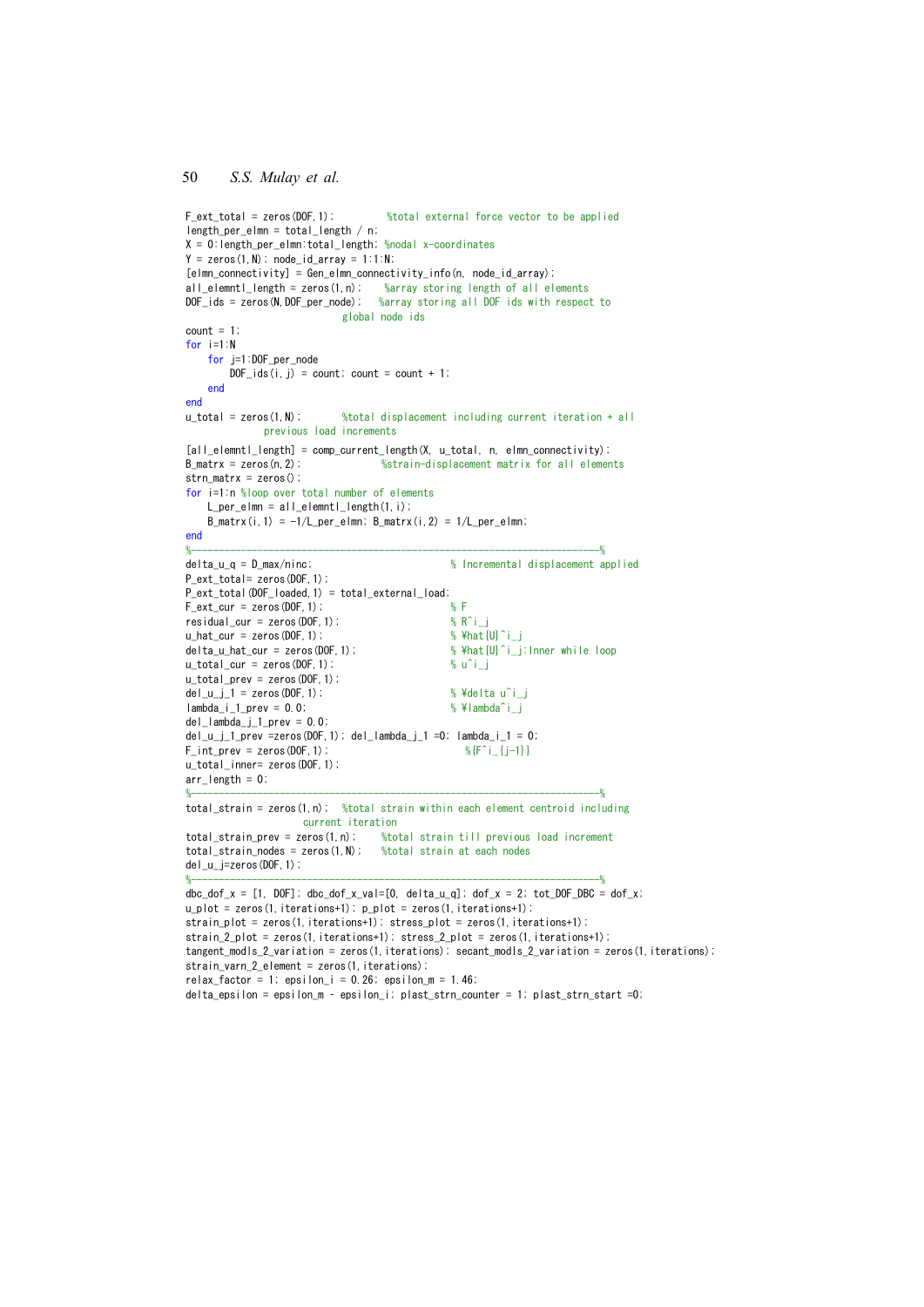```
% Start of Iterations
for i=1: iterations
  if (i == 100)stop here = 1:
  end
 total\_disp = i *delta\_u_q;total strn = total disp / total length;
  %------compute current tangent and secant modulii-
  [current_tangent_modulus, current_secant_modulus] =
                                                               comp_curr_modulii(total_strain, n,
is_homogeneous, epsilon_i, epsilon_m, delta_epsilon, is_LEPP);
  tangent_modls_2variation(1, i) = current_tangent_modulus(1, 2);
                                                                          strain_varn_2_element(1,i)
  = total_{strain}(1, 2);
 secant_modls_2_variation(1, i) = current_secant_modulus(1, 2);
       ----update E = E_T or E = K_s-
  [current_tangent_modulus1] = update_E_stif_matrx(is_secant,
      current tangent modulus, current secant modulus);
             --compute predicted displacement increment-
  [K_g | oba], F_g | oba] = gen_global_stif_matrx_force_vectr(n, N, elmn_connectivity, Area,
current_tangent_modulus1, all_elemntl_length);
  [k_reduced, f_reduced] = Impose_DBC_Maxwell(N, tot_DOF_DBC, dbc_dof_x, K_global, F_global,
dbc dof x val);
  [delta_u_total] = xi_current_Maxwell_eval (N, tot_DOF_DBC, dbc_dof_x,
      dbc dof x val, k reduced, f reduced, 1);
 u_total_cur = u_total_prev + delta_u_total; %delta_u_total: predicted
                                                 displacement
   -------compute total strain----
 [total_strain, total_strain_nodes] = comp_current_strain(n, N, elmn_connectivity,
                           u_total_cur, B_matrx);
        --compute current tangent and secant modulii
  [current_tangent_modulus, current_secant_modulus] = comp_curr_modulii(total_strain, n,
is_homogeneous, epsilon_i, epsilon_m,   delta_epsilon, is LEPP);
  %-----------update E = E_T or E = K_s to be used in tangent stiffness matrix--
  [current_tangent_modulus1] = update_E_stif_matrx(is_secant, current_tangent_modulus,
current secant modulus);
  %--------compute total stress within each element-
  [total_stress] = comp_current_stress(total_strain, n, current_tangent_modulus1,
                                                                                   is secant.
is homogeneous, epsilon i, epsilon m, delta epsilon, is LEPP);
  %-------compute internal forces at all the nodes-
  [total_internal_force] = comp_internal_force(B_matrx, n, N, total_stress, all_elemntl_length,
Area, elmn_connectivity);%internal force @ all nodes
       --evaluate residual force vector-
 \frac{0}{2} -
  residual_cur = - total_internal_force; %to be used for next inner iteration j=2
  residual_cur(1, 1) = 0; residual_cur(DOF, 1) = 0.0;
 ratio = norm(residual_cur, 2)/abs(max(residual_cur)); inner_iter_count = 0;
  not_{cor} = 0; Delta_u_total = zeros(DOF-2,1); u_total_inner_cur_pred =
  u_total_cur(2:DOF-1,1); total_Delta_u = zeros(DOF,1); smallest_error = ratio;
       ----inner iterations to achieve force equilibrium at internal nodes-
  while (abs(ratio) > tolerance) % loop for j \ge 2if (ratio < tolerance)disp('required norm reached').
           break:
       end
       if (inner_iter_count > inner_itern)
           disp('inner iteration count exceeded').
           not_{converged = 1; smallest_error
          break.
      end
```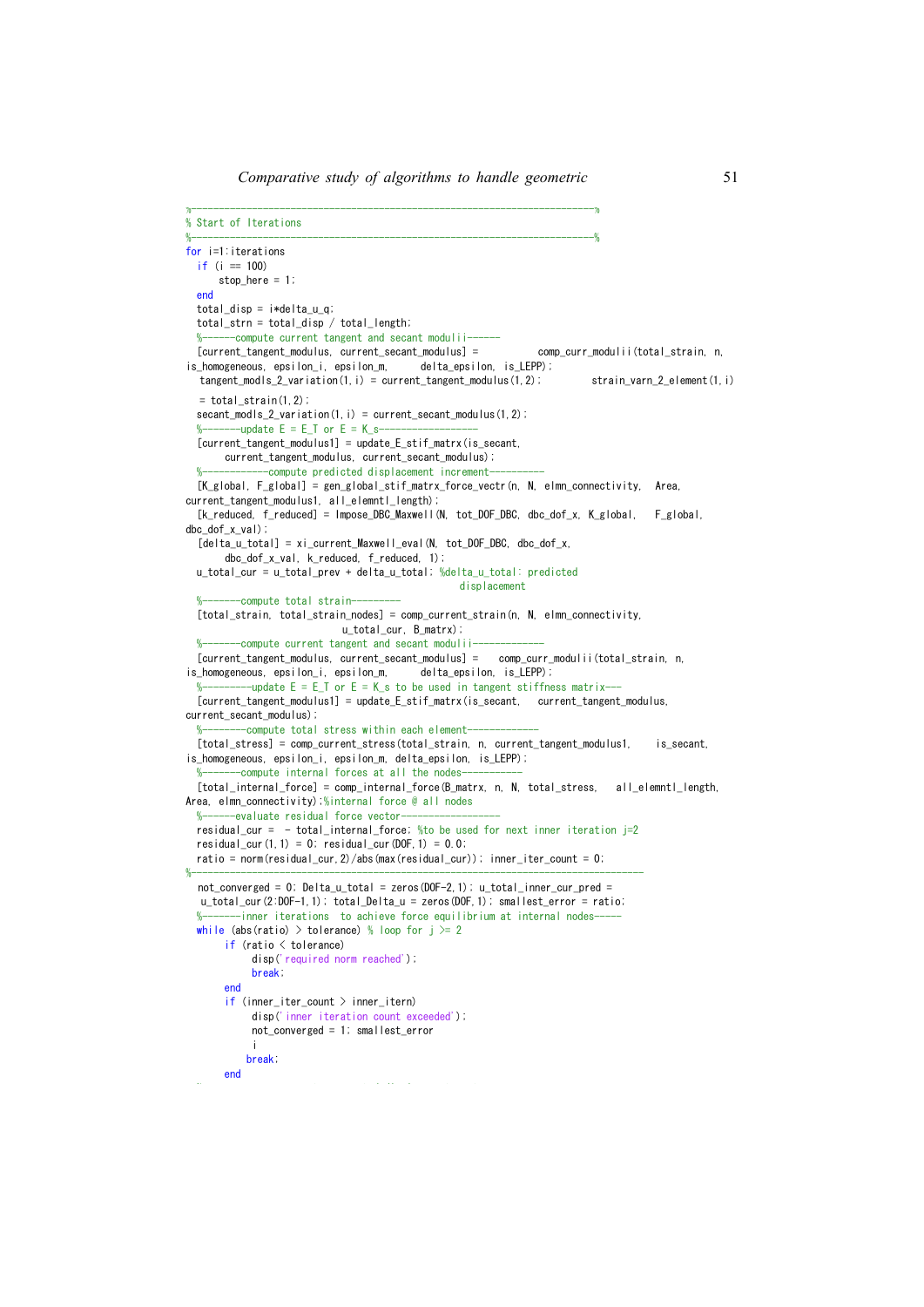```
-compute corrected displacement vector-
     [K g | oba], F g[oba] = gen g[oba] stif matrx force vectr(n, N)elmn_connectivity, Area, current_tangent_modulus1,
                                                                            all elemntl length):
     [k_reduced, f_reduced] = Impose_DBC_Maxwell(N, tot_DOF_DBC, dbc_dof_x,
     K_global, F_global, dbc_dof_x_val);
     f_{reduced} = residual_cur(2:DOF-1.1);
     [Delta_u_total] = xi_current_Maxwell_eval(N, tot_DOF_DBC, dbc_dof_x,
     dbc_dof_x_val, k_reduced, f_reduced, 1);
     \overline{a} = \overline{a} = \overline{a} = \overline{b} = \overline{c} = \overline{c} = \overline{c} = \overline{c} = \overline{c} = \overline{c} = \overline{c} = \overline{c} = \overline{c} = \overline{c} = \overline{c} = \overline{c} = \overline{c} = \overline{c} = \overline{c} = \overline{c} = total_Delta_u(1,1) = 0; total_Delta_u(DOF,1) = 0.0;
     u_total_cur = u_total_prev + delta_u_total + total_Delta_u * relax_factor;
     -compute total strain-
     [total strain, total_strain_nodes] = comp_current_strain(n, N,
     elmn_connectivity, u_total_cur, B_matrx);
        -compute current tangent and secant modulii-
     [current_tangent_modulus, current_secant_modulus] =
     comp_curr_modulii(total_strain, n, is_homogeneous, epsilon_i,
     epsilon_m, delta_epsilon, is_LEPP);
       -update E = E T or E = K s to be used in tangent stiffness matrix---
     [current\_tangent_modulus1] = update_E_s tif_matrix(is\_secant,current_tangent_modulus, current_secant_modulus);
        -compute total stress within each element-
     [total_stress] = comp_current_stress(total_strain, n,
     current_tangent_modulus1, is_secant, is_homogeneous, epsilon_i,
     epsilon m, delta epsilon, is LEPP);
        -compute internal forces at all the nodes-
     [total_internal_force] = comp_internal_force(B_matrx, n, N, total_stress,
     all_elemntl_length, Area, elmn_connectivity);%int. force @ all nodes
      ---evaluate residual force vector-
     residual_cur = - total_internal_force; % to be used for next inner iteration
                                             j \geq 3residual cur(1, 1) = 0; residual cur(DOF, 1) = 0;
     ratio = norm(residual_cur, 2);
     if (le(abs(ratio), abs(smallest_error)) == 1)smallest_error = ratio;
     end
     inner\_iter\_count = inner\_iter\_count + 1;
end%while
     ----Updating Values
if (not\_converged == 1)not_{converged} = 0; arr_{length} = i;
     break.
end
u_total_prev = u_total_cur; F_int_cur = total_internal_force1;
                                                                               \overline{a}-Plotsarr length = i+1;
u_plot(1, i+1) = u_total_ccur(D0F, 1); p_plot(1, i+1) = F_iint_ccur(D0F, 1);strain_plot(1, i+1) = total_strain(1, n); stress_plot(1, i+1) = total_stress(1, n);
strain_2_plot(1, i+1) = total_strain(1, 2); stress_2_plot(1, i+1) = total_stress(1, 2);
        -store plastic strain-
if (is_LEPP == 1)if (ge (total strain(1, 2), epsilon) = 1)plast strn start = i;
       epsilon_p(1, i+1) = total_strain(1, 2) - epsilon_i;
   معام
```